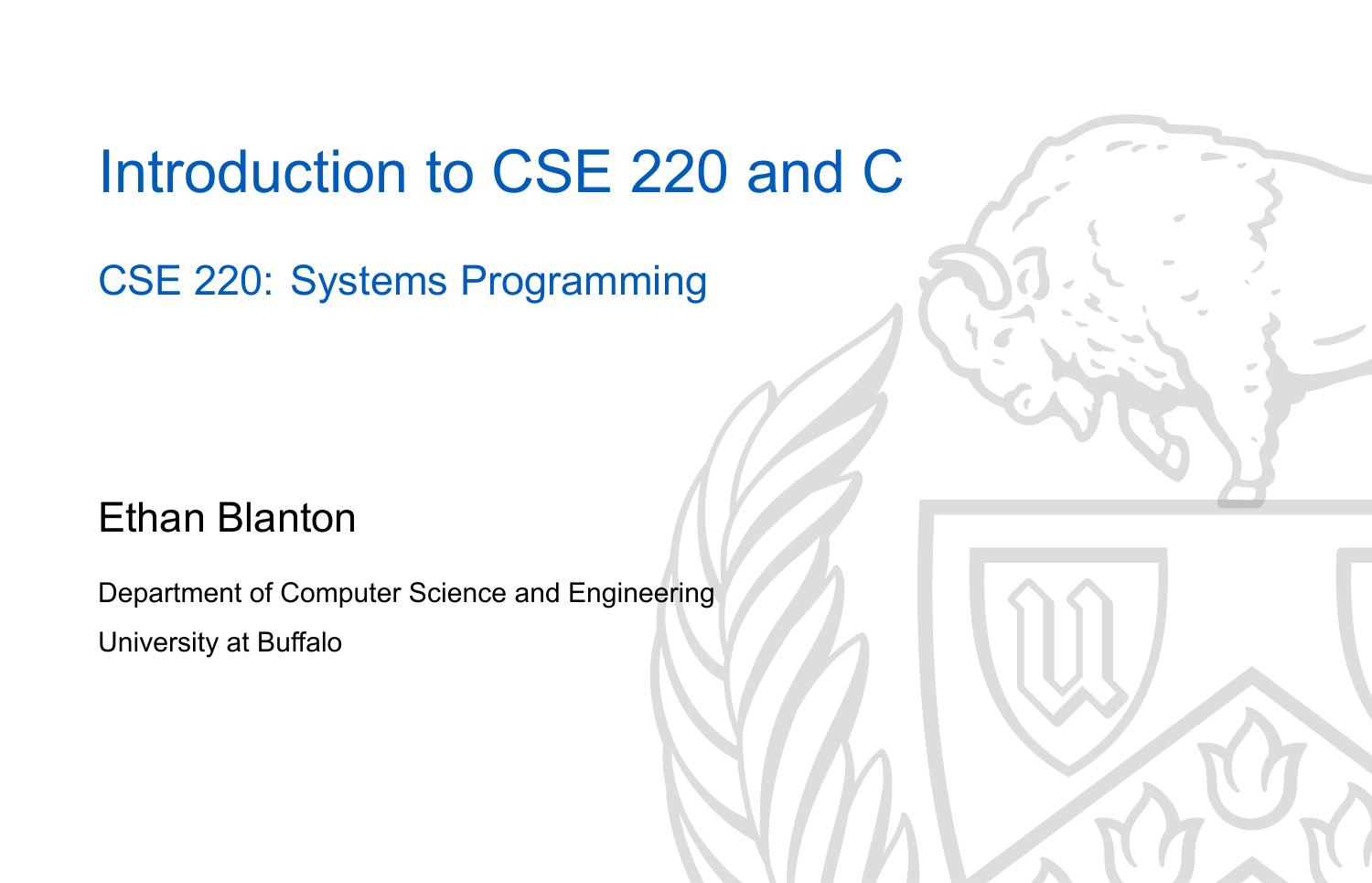### Welcome to CSE 220

My name is Ethan Blanton.

Contacting me:

**Email:** eblanton@buffalo.edu **Office:** Davis 334 **Office Hours:** Monday 10:00-11:00 (Davis 334) Thursday 13:00-15:00 (Zoom) or by appointment

The syllabus is on the course web page<sup>1</sup> and UBlearns.

CSE 220 Assignments Grading The C Language Machine Model Trivial C Hello World Summary References

*So are these — and all other — slides!*

<sup>1</sup> https://www.cse.buffalo.edu/~eblanton/course/cse220/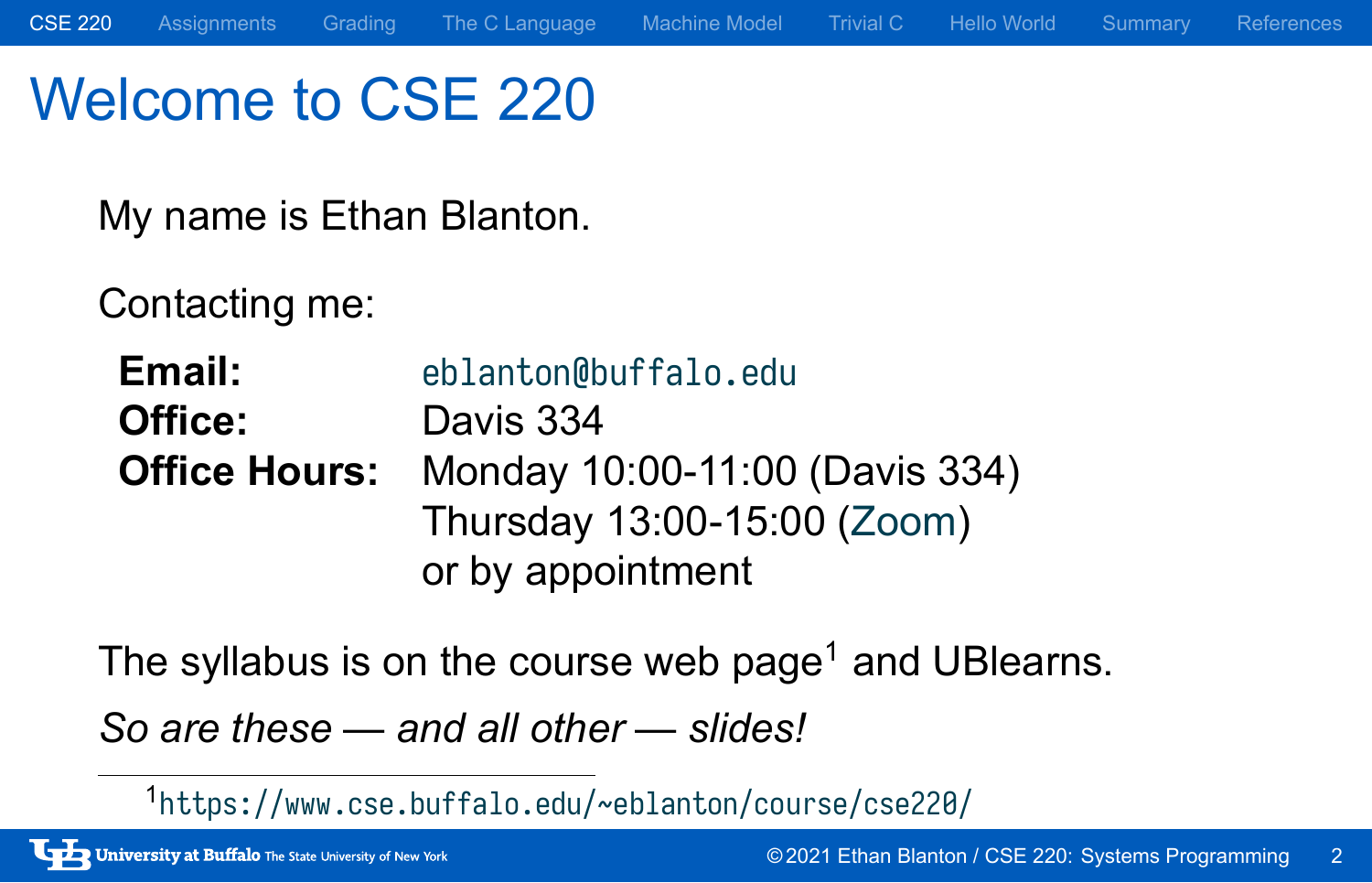# Classroom Guidelines

UB has specific guidelines for classroom safety this semester.

Please follow them, and don't make me nag.

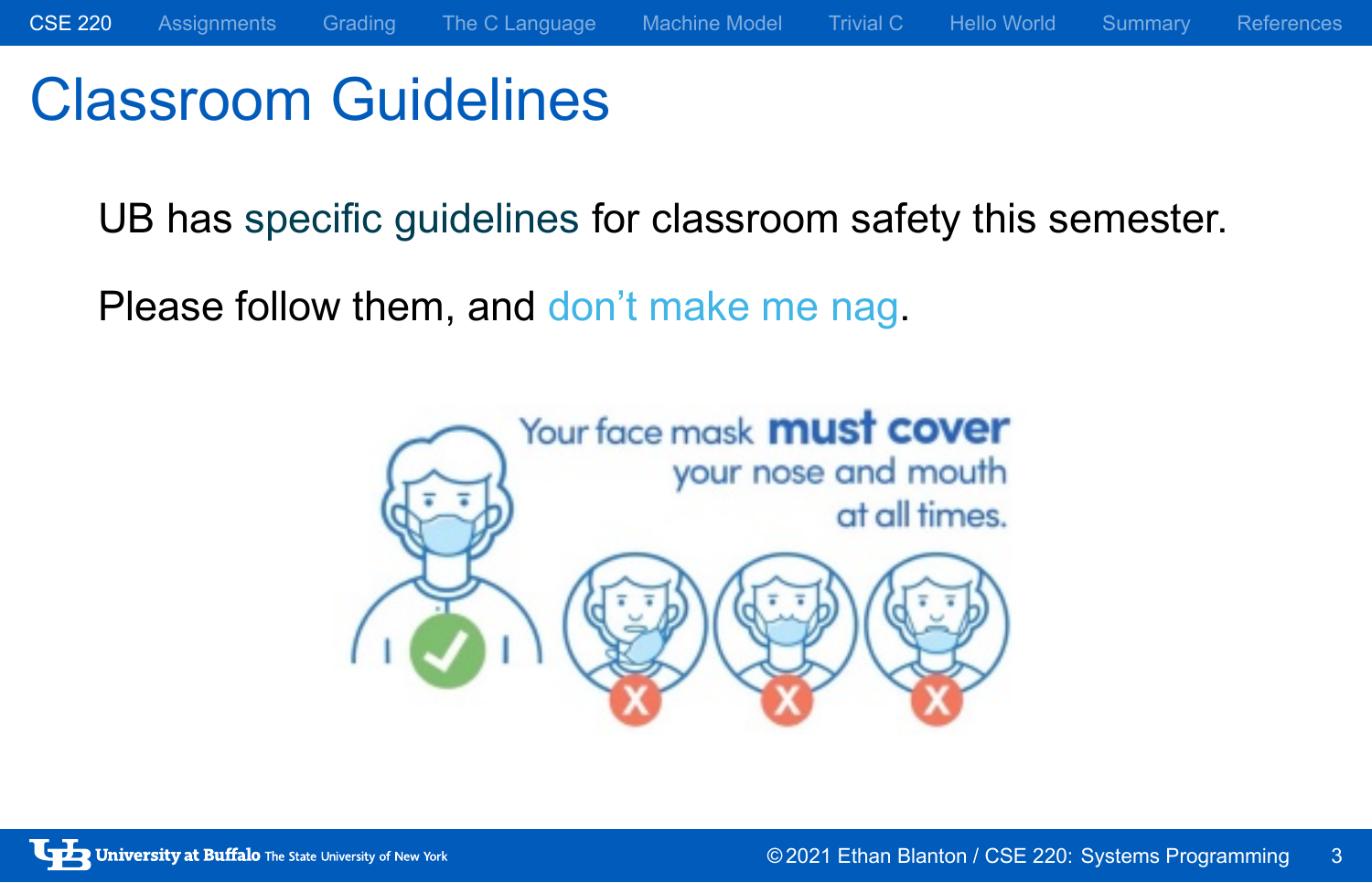### Systems Programming

This course is concerned with systems programming.

You will learn:

More about the structure and properties of computer systems

CSE 220 Assignments Grading The C Language Machine Model Trivial C Hello World Summary References

- How architecture affects programs
- How to effectively write efficient and correct programs
- The C programming language and POSIX API

Our goal is to improve your intuitions about how computers work.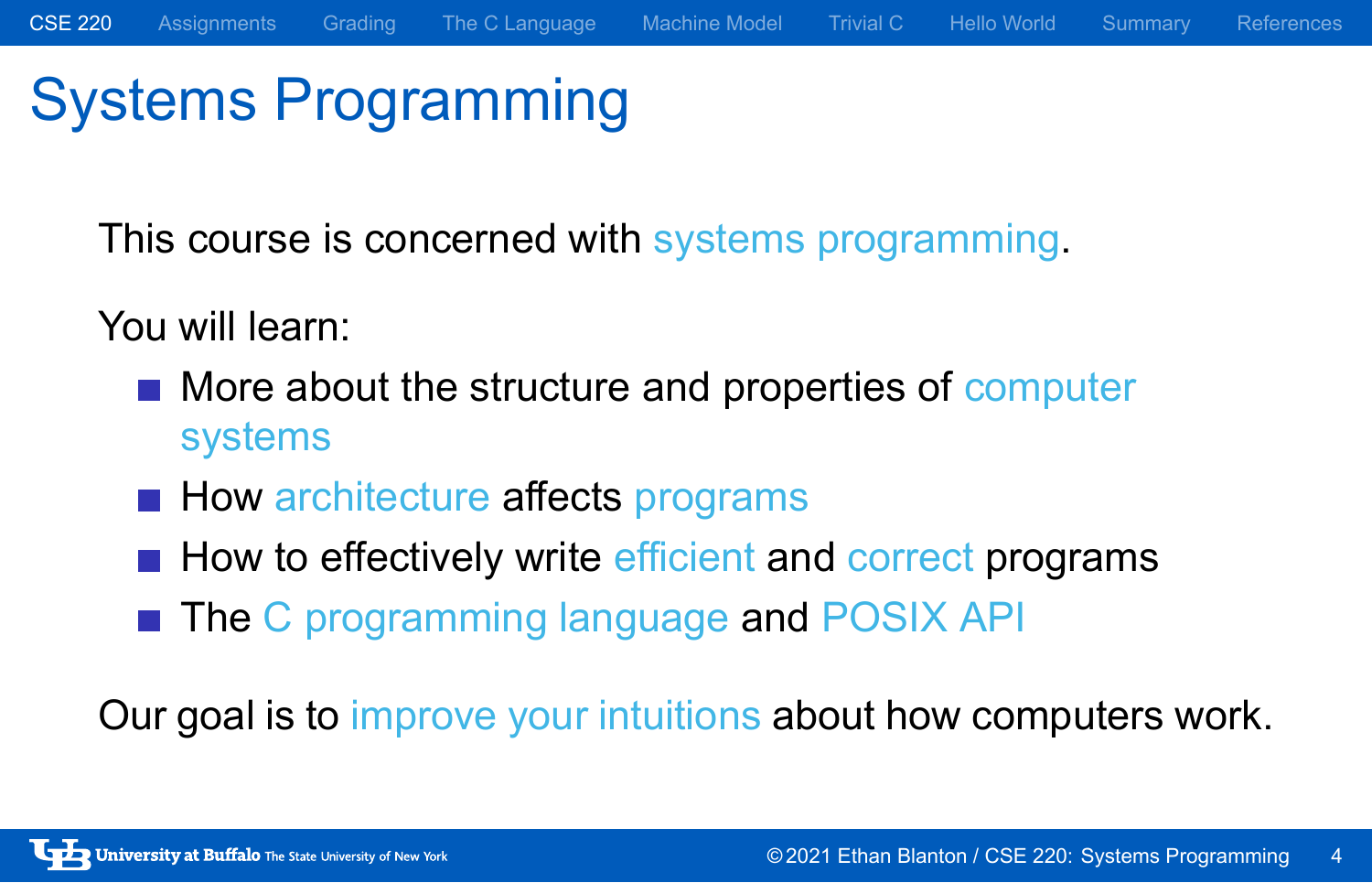# Programming in Context

Programming doesn't occur in a vacuum.

Computer systems have greatly influenced our:

CSE 220 Assignments Grading The C Language Machine Model Trivial C Hello World Summary References

- **Programming languages**
- Development tools
- **Preferred algorithms**

This course will help you understand that context.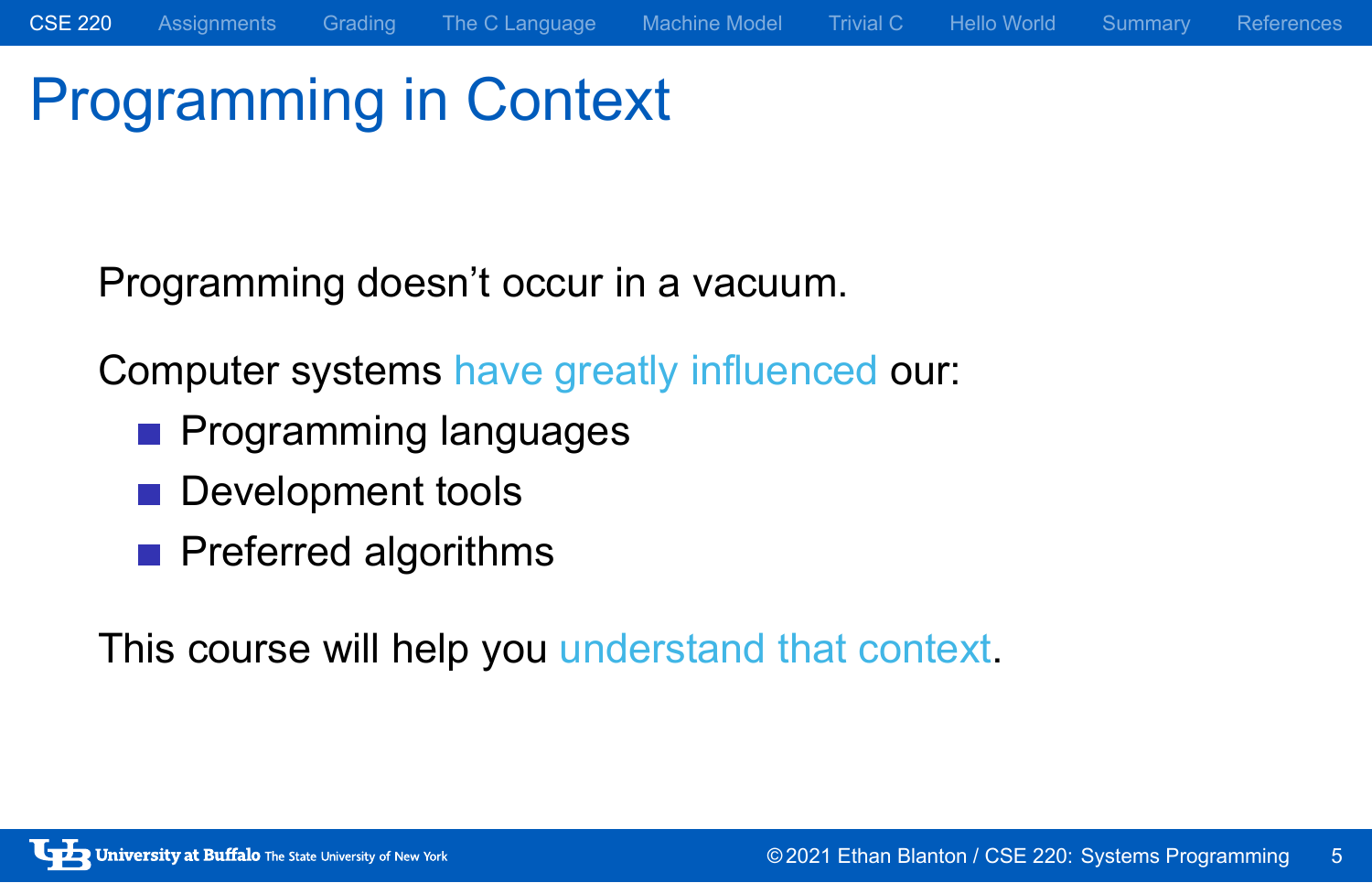# Course Difficulty

This course is NOT a "weed-out" course!

It is, however, quite difficult.

It is difficult because:

- The material is precise and unforgiving.
- 2xx courses provide less guidance than 1xx courses.
- Success requires careful time management.

You will get out of this course what you put into it.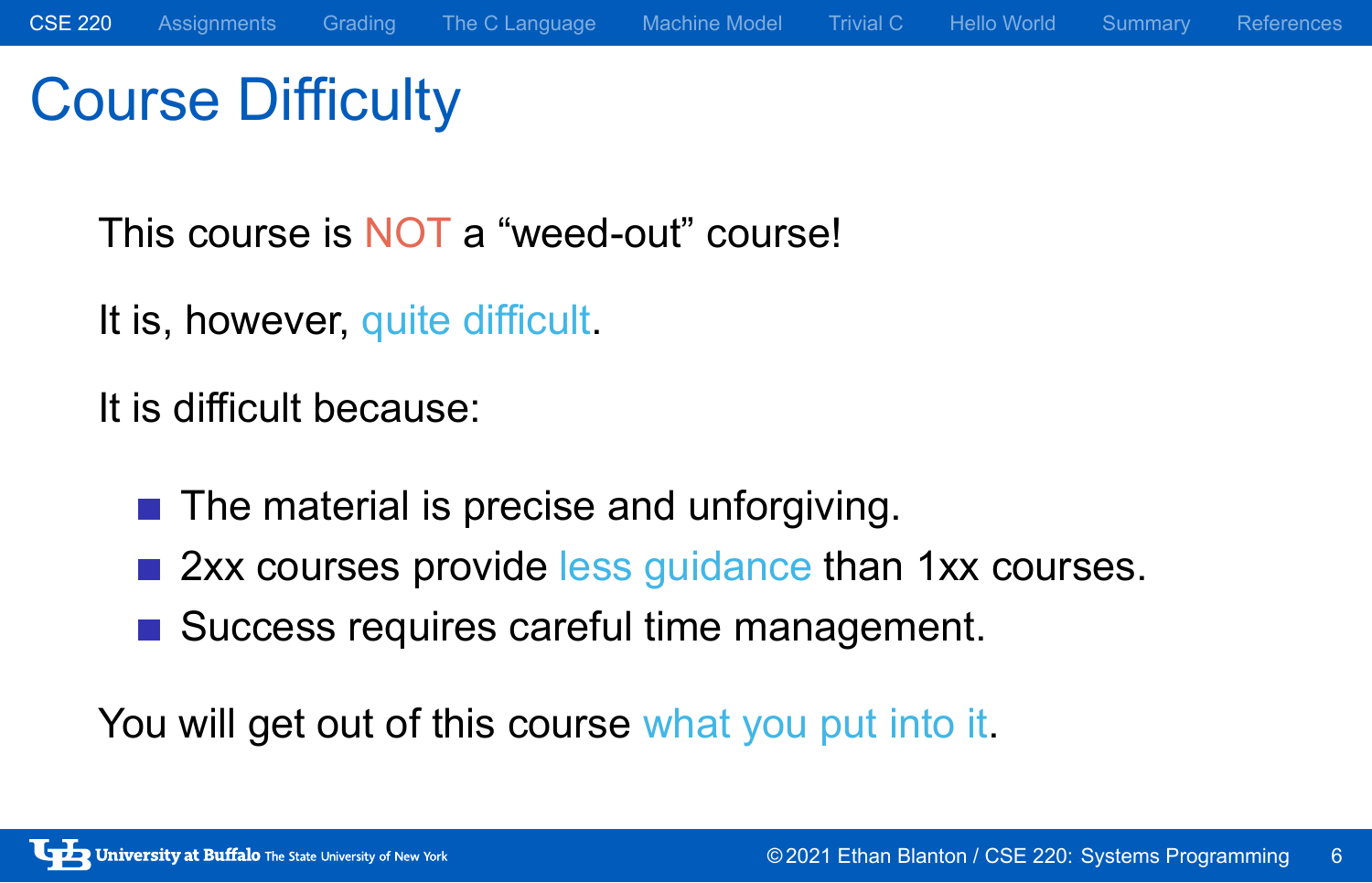### **Expectation**

For this course, I expect that you:

- Will be respectful to me, TAs, classmates
- Attend every lecture
- Attend every lab
- Adhere strictly to the academic integrity policy
- Will seek assistance early if necessary
- Meet prereqs; among other things:
	- Have some experience programming
	- **Understand linked lists and object references**

Most of all, behave as adults and strive to maximize your and your classmates' learning experience in this course.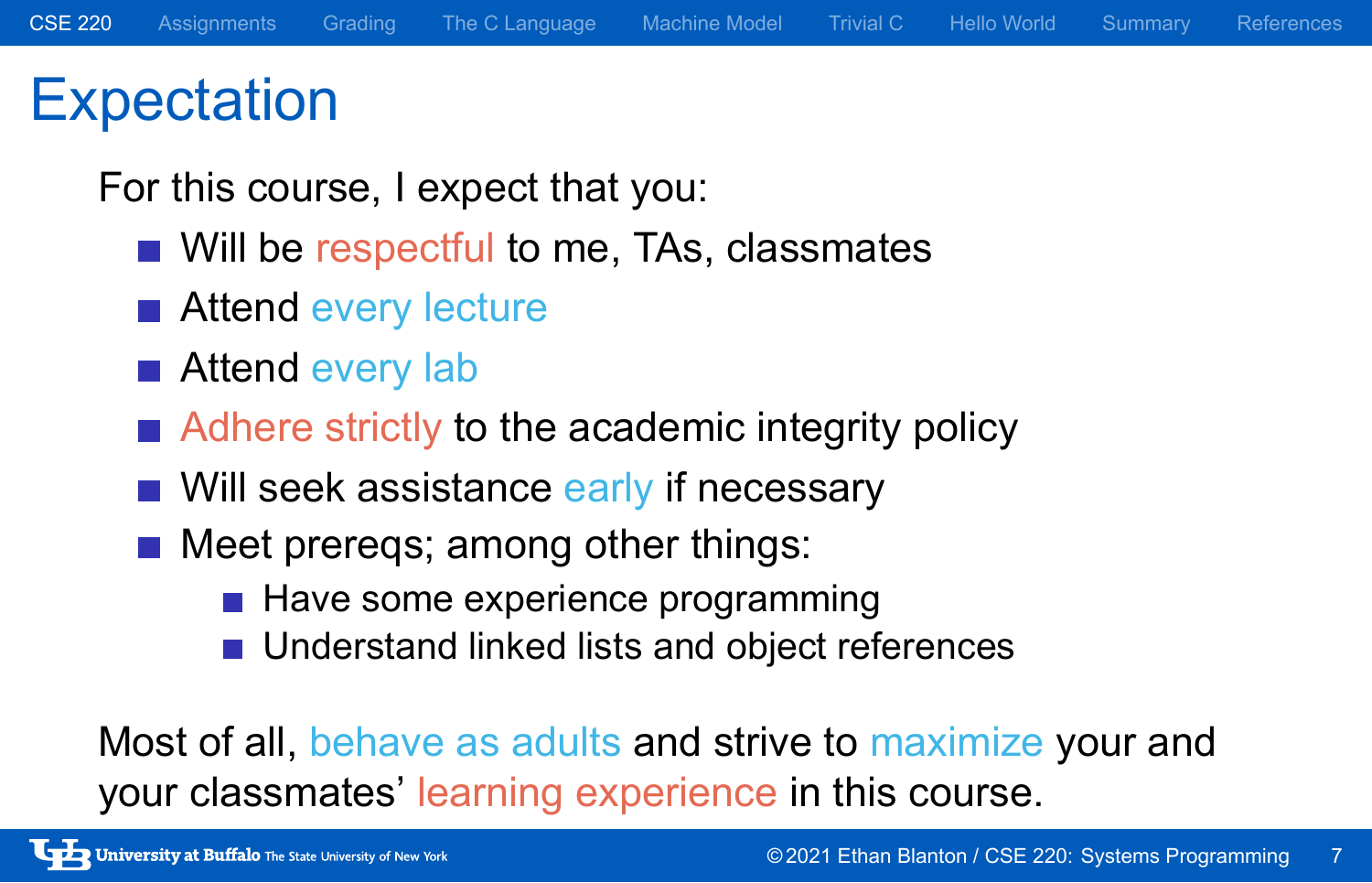### **Attendance**

Lecture attendance is mandatory.

- I will not repeat lectures.
- Recitations will not repeat lectures.
- You are expected to catch up on your own if you skip.

Lab attendance is mandatory.

- Lab attendance will be tracked.
- You will practice what you learn in class.
- You will be frequently tested on your understanding.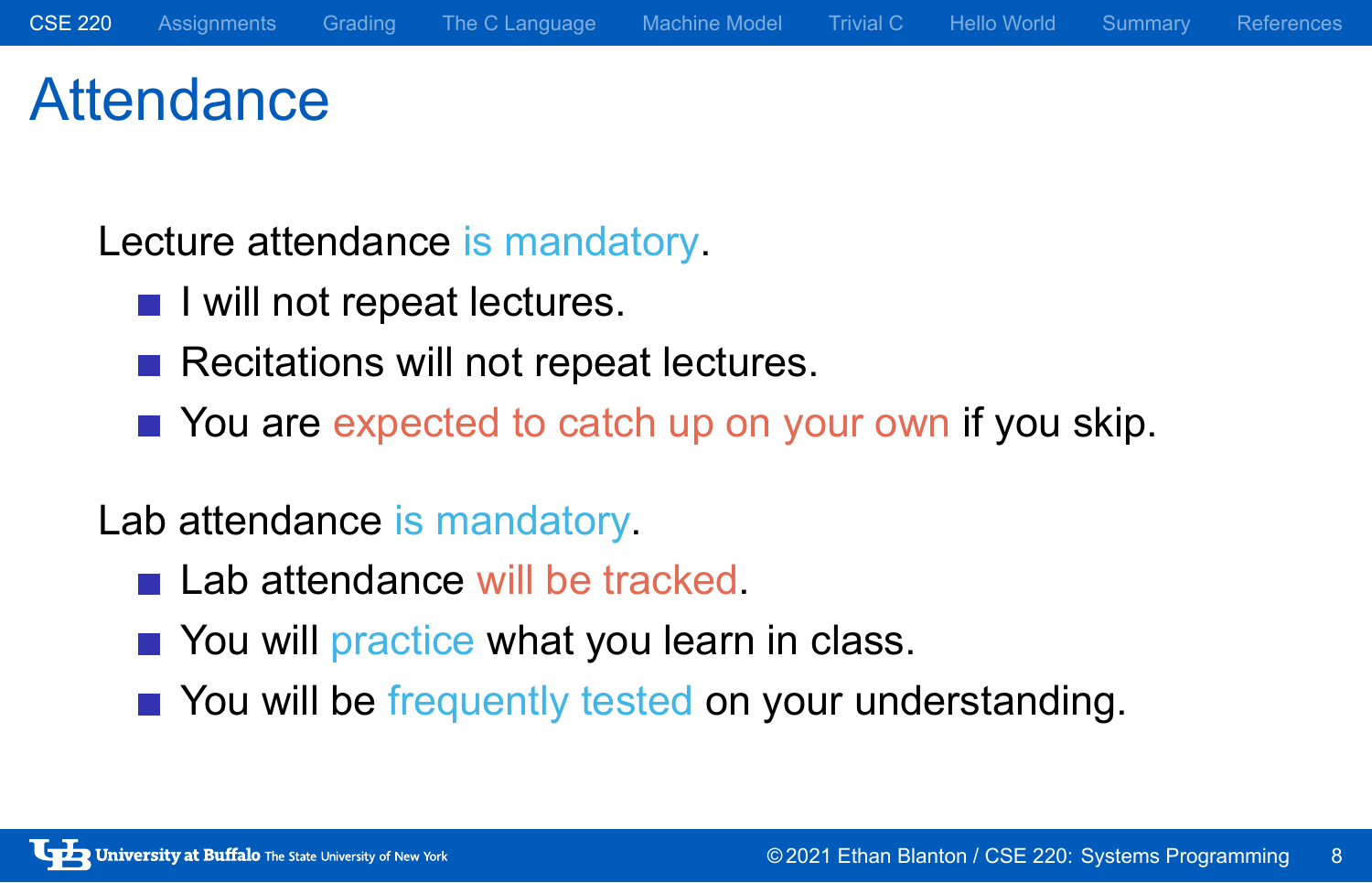# Ways to Fail this Class

- **Miss lectures or labs**
- Start assignments at the last minute

CSE 220 Assignments Grading The C Language Machine Model Trivial C Hello World Summary References

- Not visiting office hours
- Not asking questions on Piazza
- Don't commit to git
- Don't submit to Autograder early
- Cheat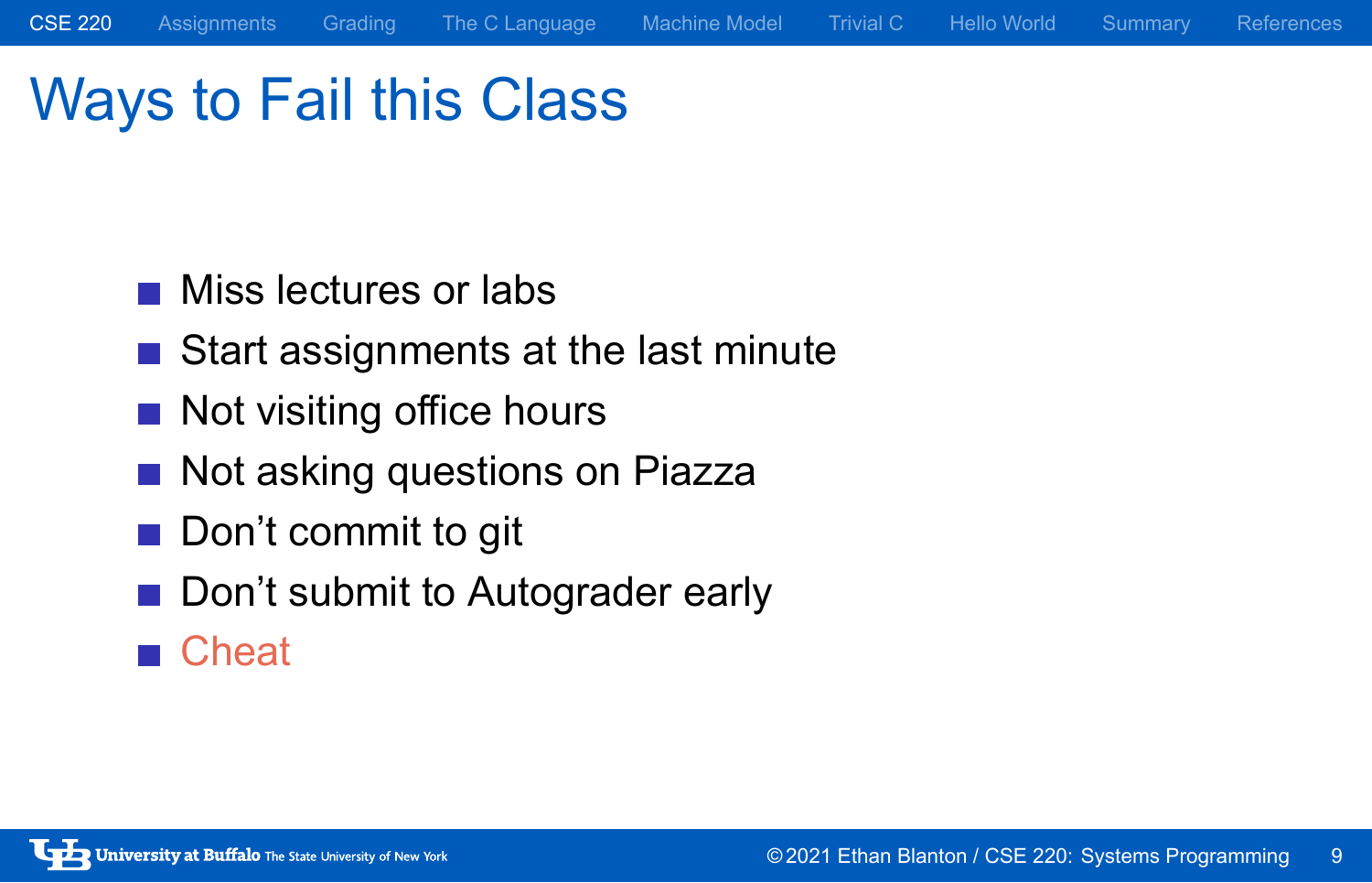## Readings

Most lectures will have both required and optional readings.

Readings will appear at the end of the slides.

You must read the required readings even if I do not mention them in class.

You may wish to read the optional readings:

- to expand your understanding of related topics
- to help you understand the required material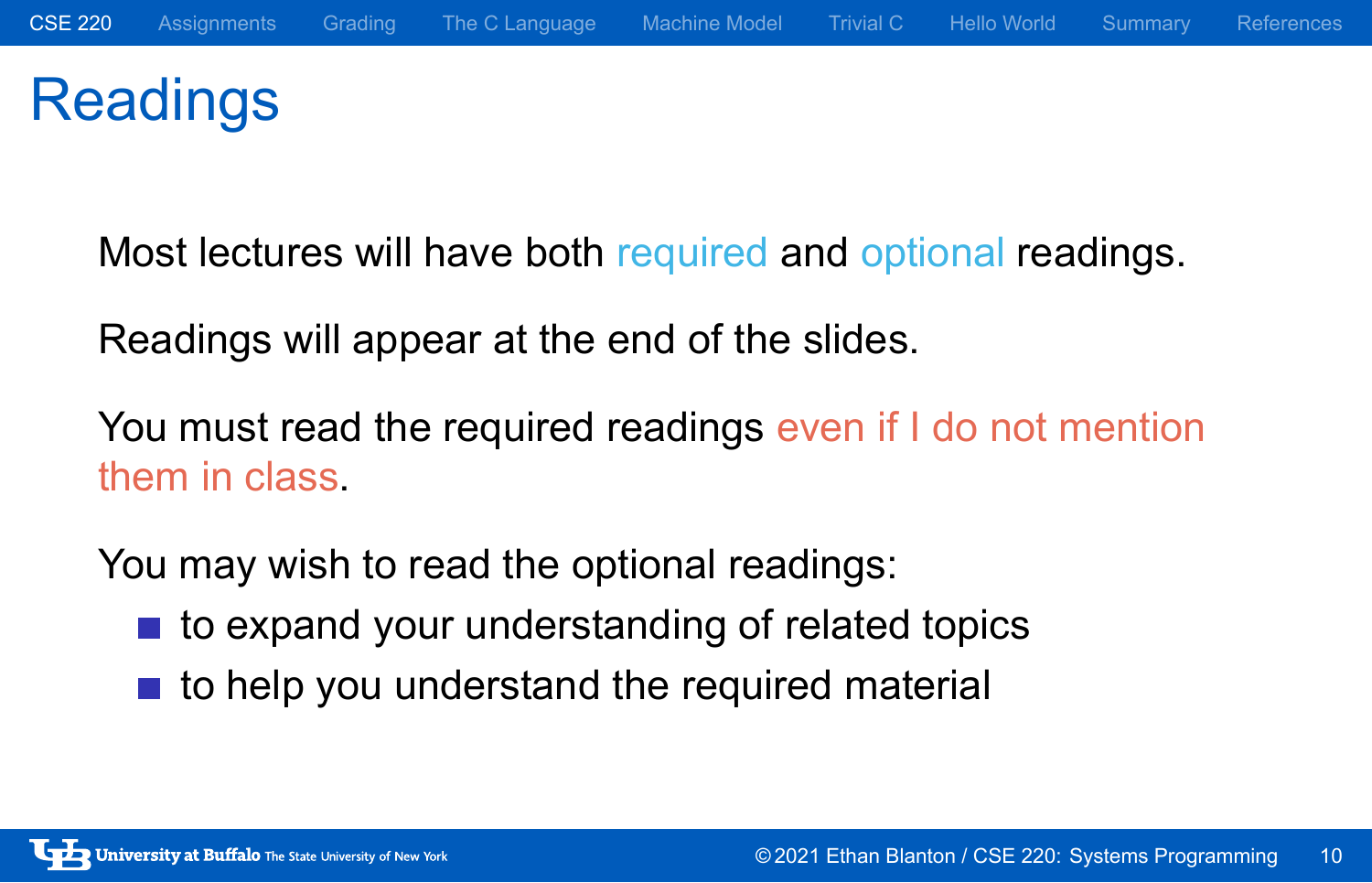### **Assistance**

Our primary forum for assistance will be Piazza.

You should have been added to our course Piazza.

*Please consult existing postings* before asking a question!

- However, if you're not sure your question is answered, ask!
- If you wish to include code, solutions, etc., send a private message to the instructors!

I will post important course announcements and materials to Piazza.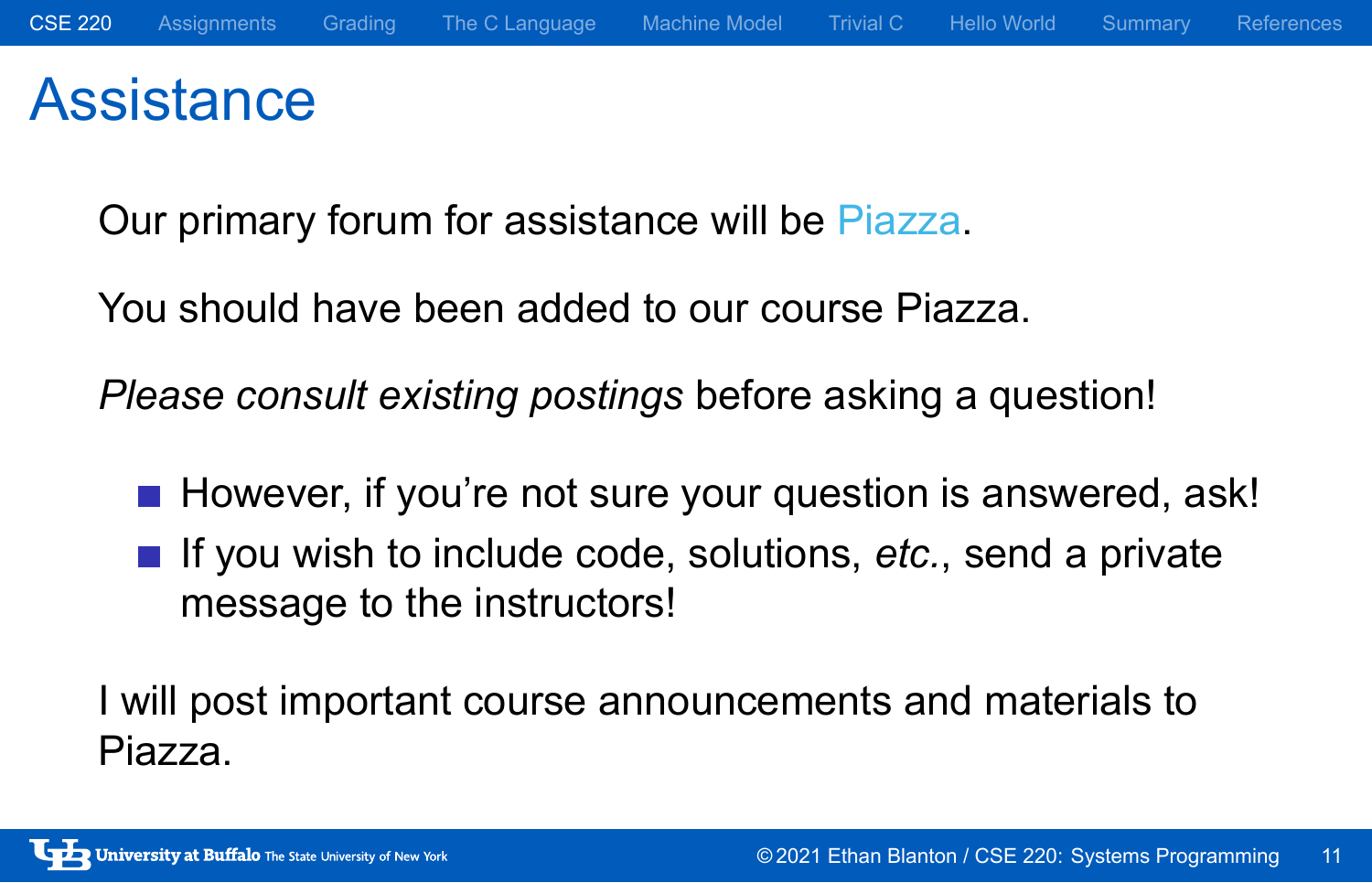# Programming Projects

A significant portion of your course grade will be projects.

CSE 220 Assignments Grading The C Language Machine Model Trivial C Hello World Summary References

- **These are individual projects.**
- **Projects will be written in C.**

Projects must run on the course VM image.

You should download and configure this image in a VM. You will receive a VMware license for this purpose.<sup>2</sup>

<sup>&</sup>lt;sup>2</sup>Apple Silicon users, we're working on it!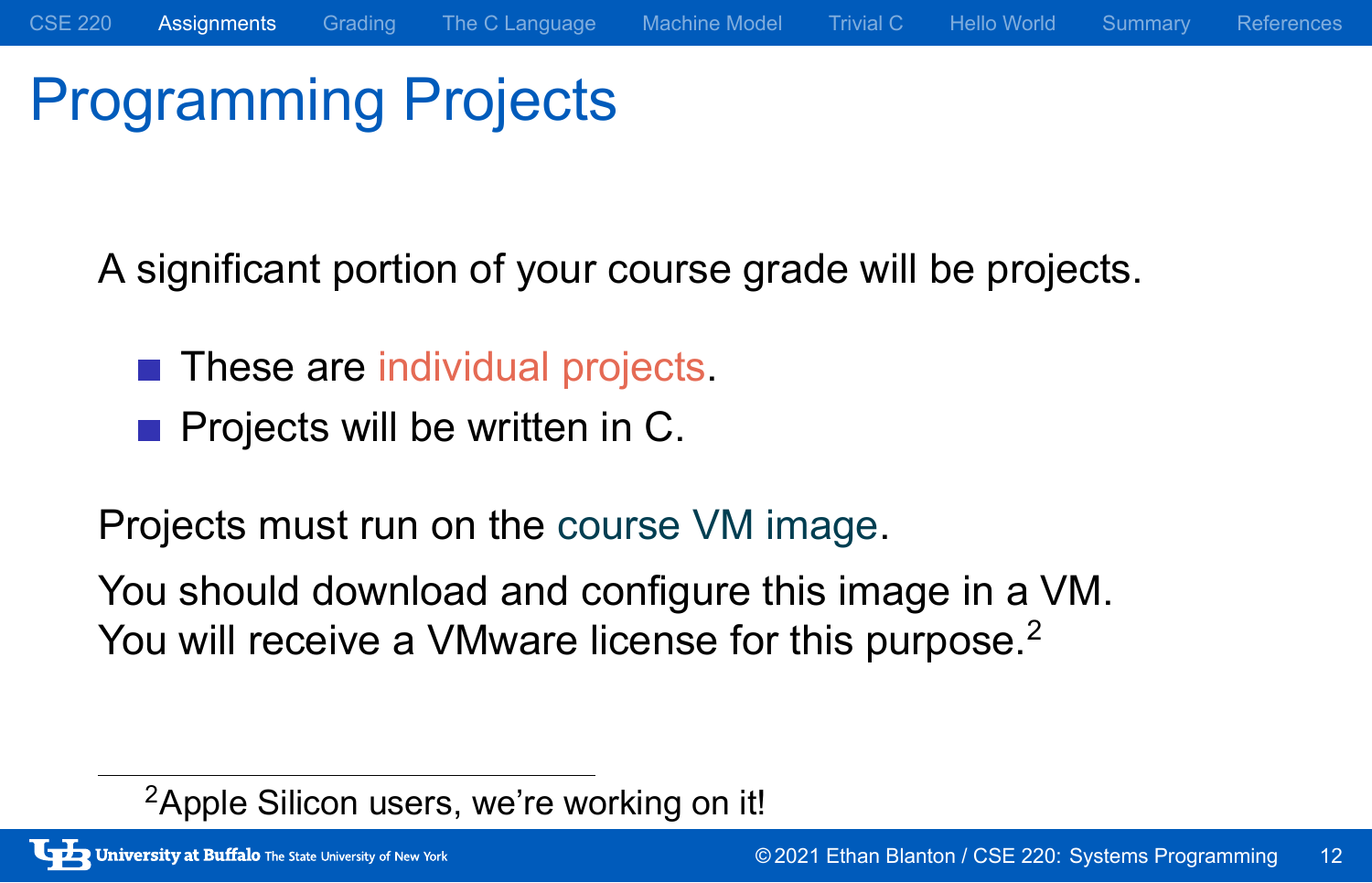## Project Assistance

Your TAs will be your primary source of help for projects.

To get the most out of your TAs, do:

- $\blacksquare$  try the obvious things first,
- create minimal examples to show problems, and
- consult the documentation.

To avoid wasting TA time and failing to get help, don't:

- ask for help before you've tried to understand the problem
- start at the last minute.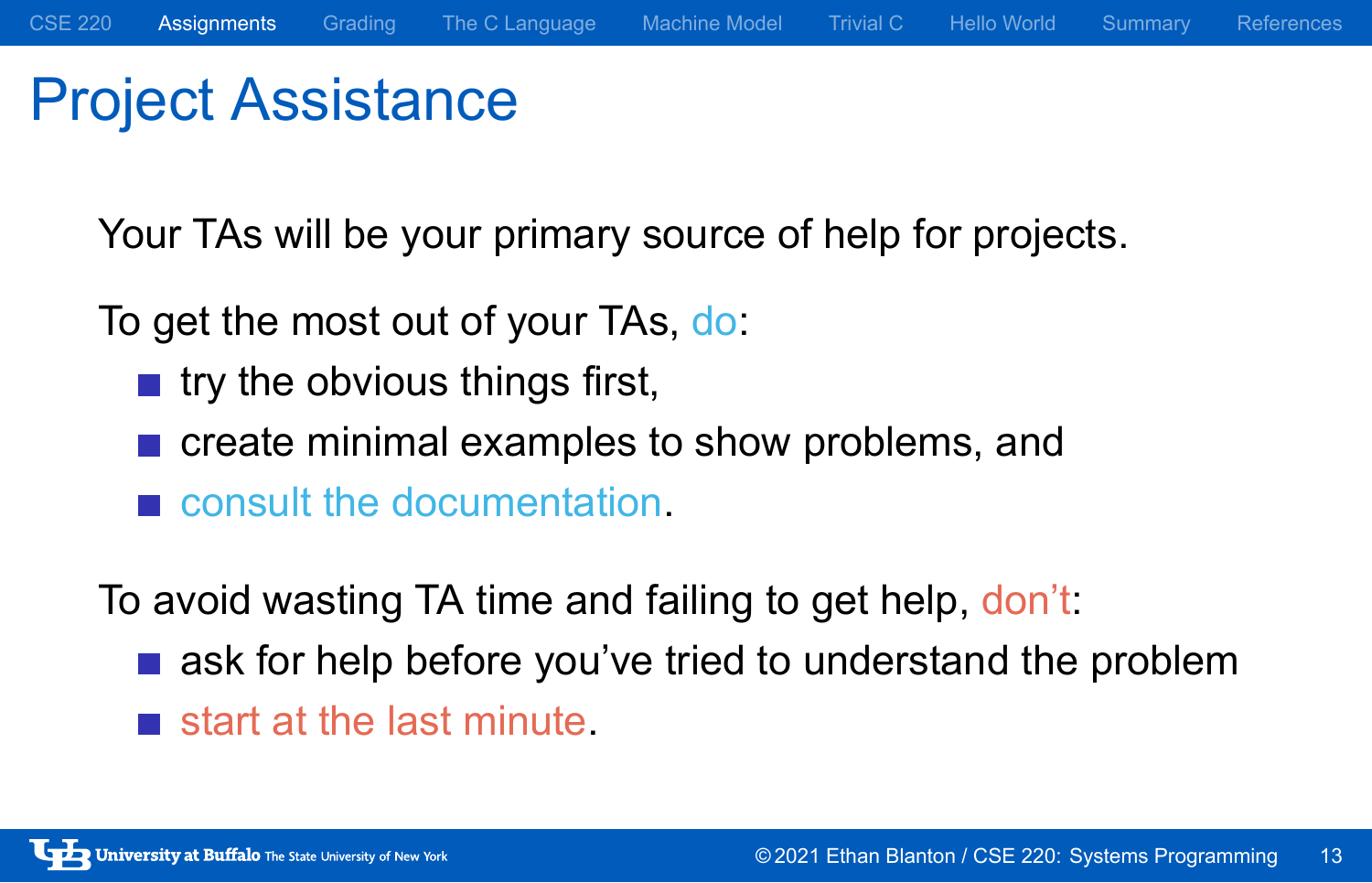# Programming Tools

I will talk a lot about tools this semester.

You will be expected to use a few tools for this course:

- The C compiler
- **make**
- **The gdb symbolic debugger**
- A programmer's editor
- Others …

We will help you learn these tools.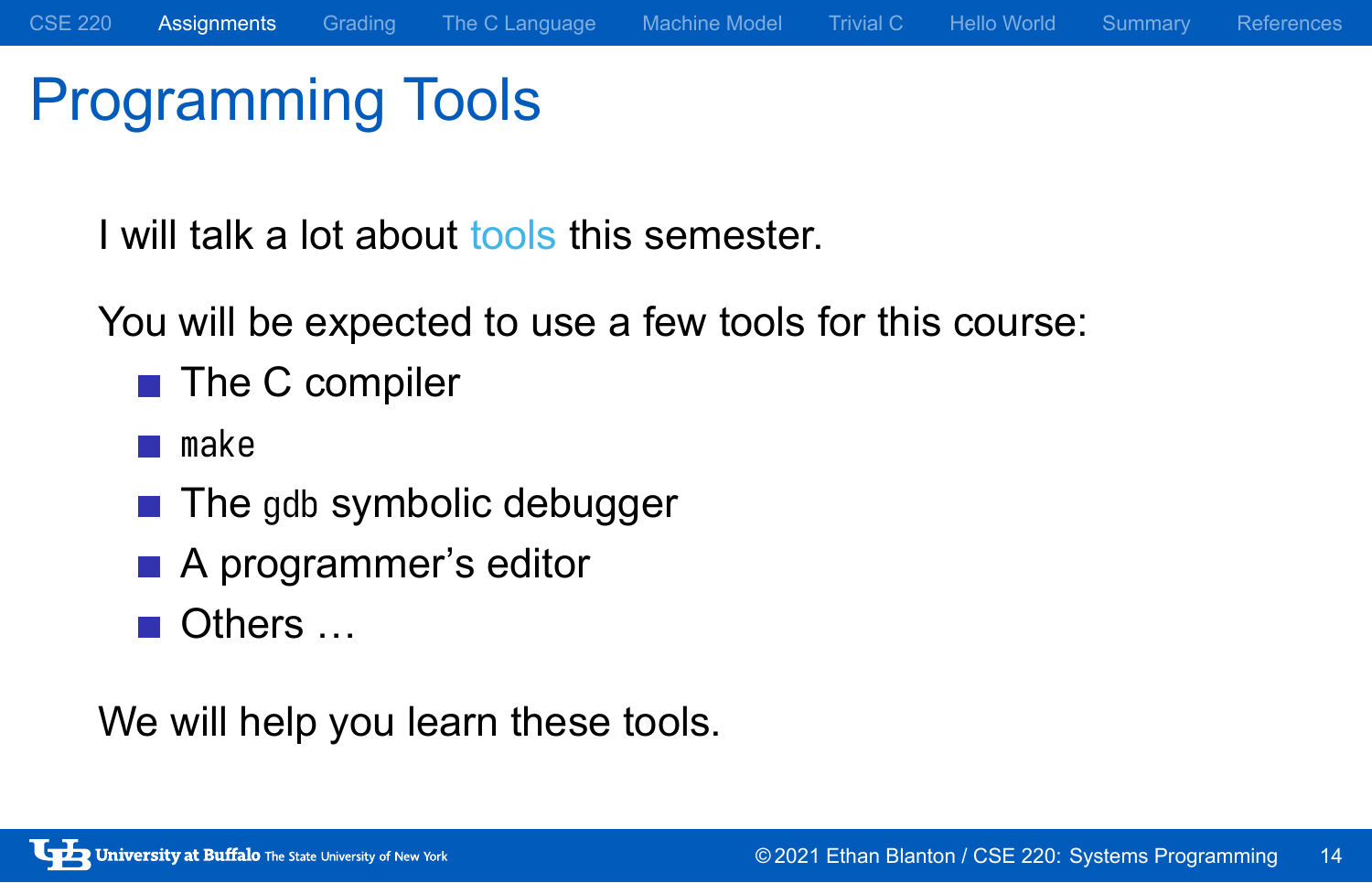### **Editors**

I don't care what editor you use, but it must be a programmer's editor, and be capable of:

- Syntax highlighting
- **Automatic indentation**
- Brace/parenthesis/*etc.*matching
- **Extensibility**

Neither I nor the TAs will help you if you are not using an appropriate environment when you seek help!

My personal recommendation is Emacs.

Emacs is installed and configured on the VM image.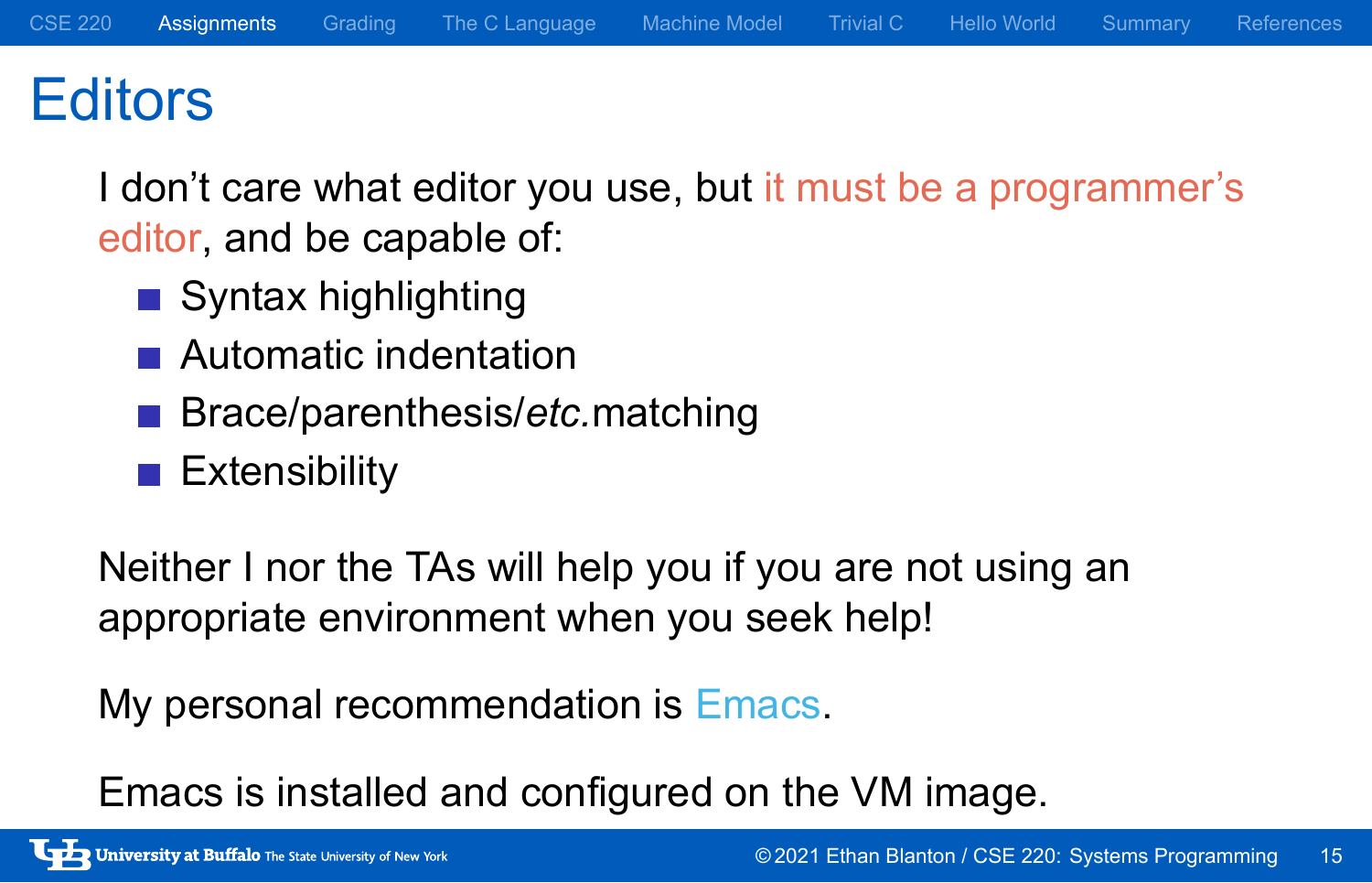# Today's Assignments

#### **Immediately**:

- Read the Syllabus.
- Watch the academic integrity video on Panopto.

#### By **Beginning of lab this week**:

■ Create a GitHub account if you don't already have one.

CSE 220 Assignments Grading The C Language Machine Model Trivial C Hello World Summary References

- Download and install the course VM.
- Watch the lab video, read the handout, and take the quiz.

#### By **next Friday**:

Complete the AI quiz, Lab 01 quiz, Lab 01.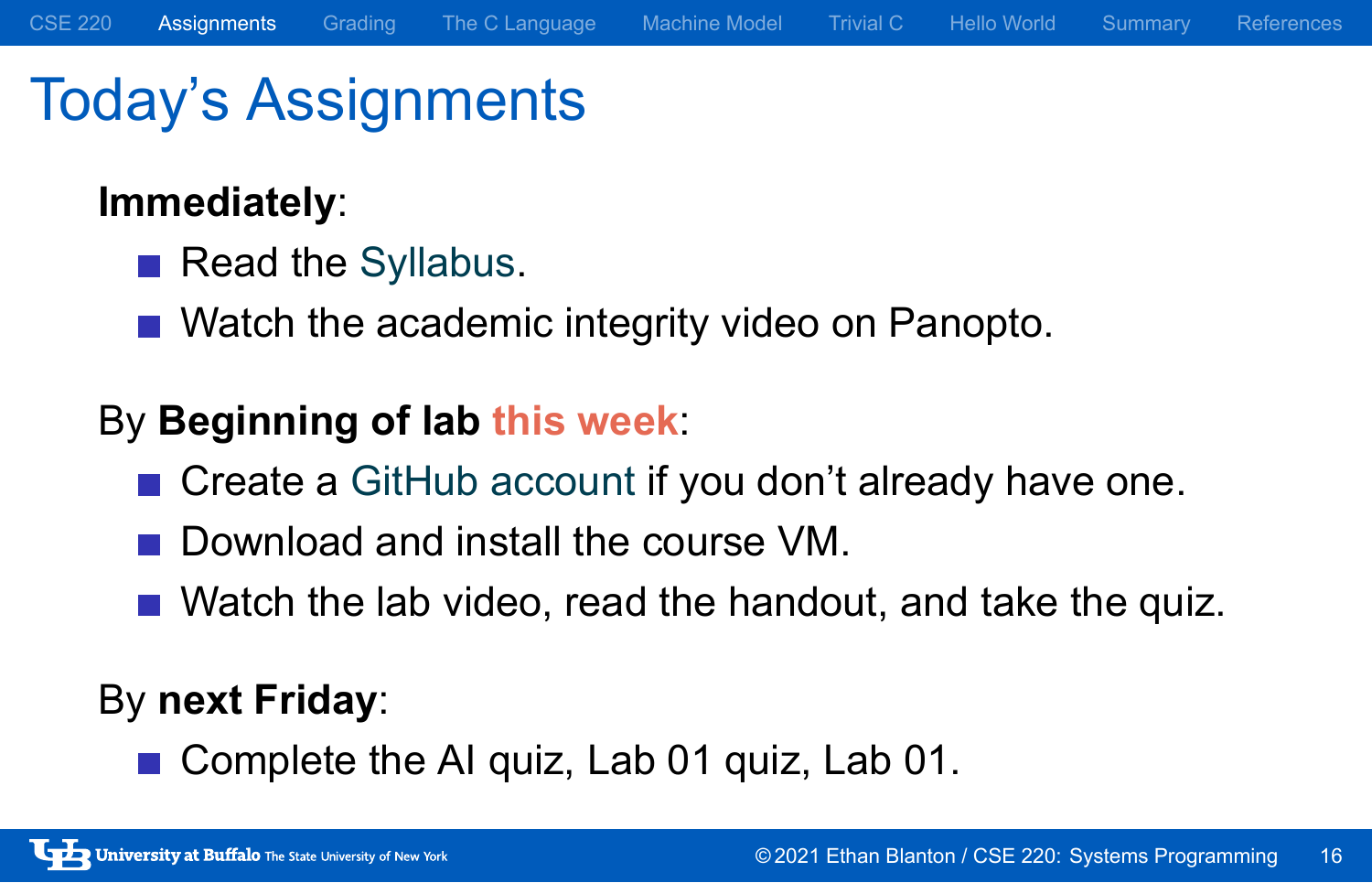Lab

We have labs this week! Go to your lab.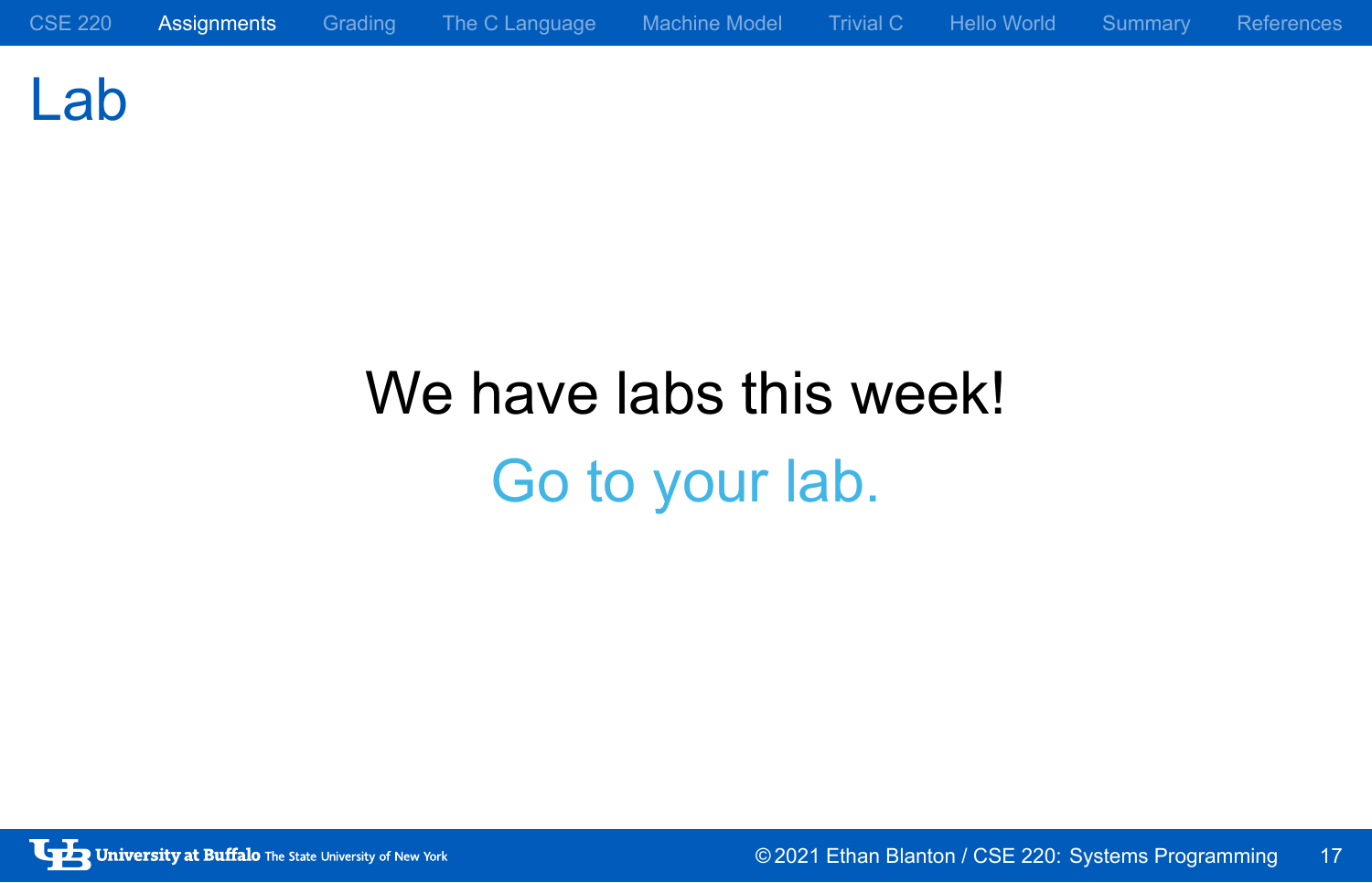# **Grading**

Passing this course requires two extra conditions:

- Completion of the AI quiz with perfect score
- Completion of Lab 01 with perfect score

Failing either of these points means an F in 220.

Your course grade will be calculated according to the Syllabus.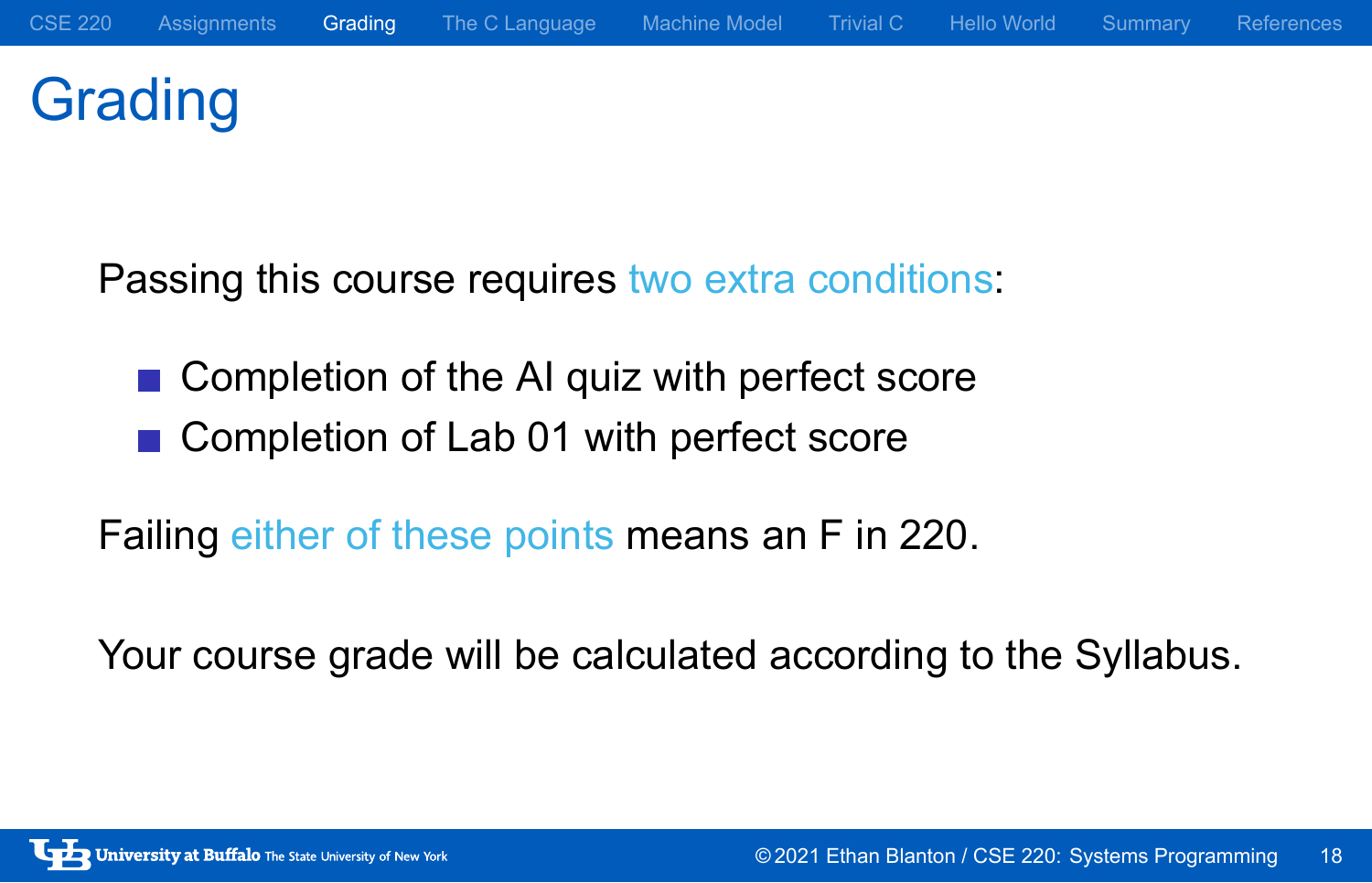# Why C?

There are dozens of programming languages. Why C?

C is "high level" — but not very.

- C provides functions, structured programming, complex data types, and many other powerful abstractions
- ...yet it also exposes many architectural details

Most operating system kernels are written in C.

Many runtimes and virtual machines are written in C.

C influences many other languages.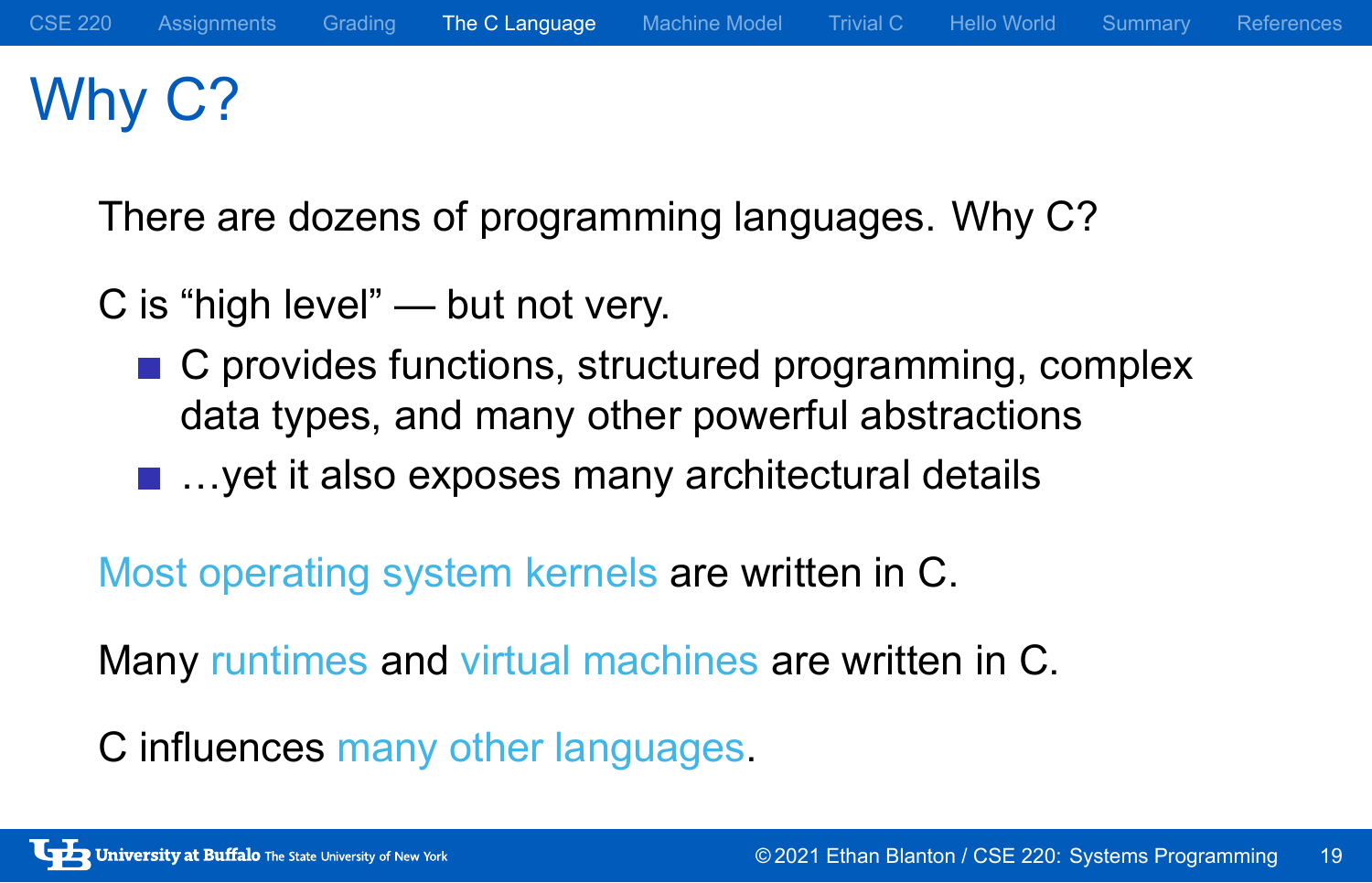# Effective C

Effective C programming requires that you master the machine.

You must be aware of its architecture and details of operation.

We will be using C in Linux on x86-64.

The dialect of C that we will use is C99.<sup>3</sup>

The compiler that we will use is gcc.

<sup>&</sup>lt;sup>3</sup>K&R describes ANSI C (C89), but we will discuss the differences when important.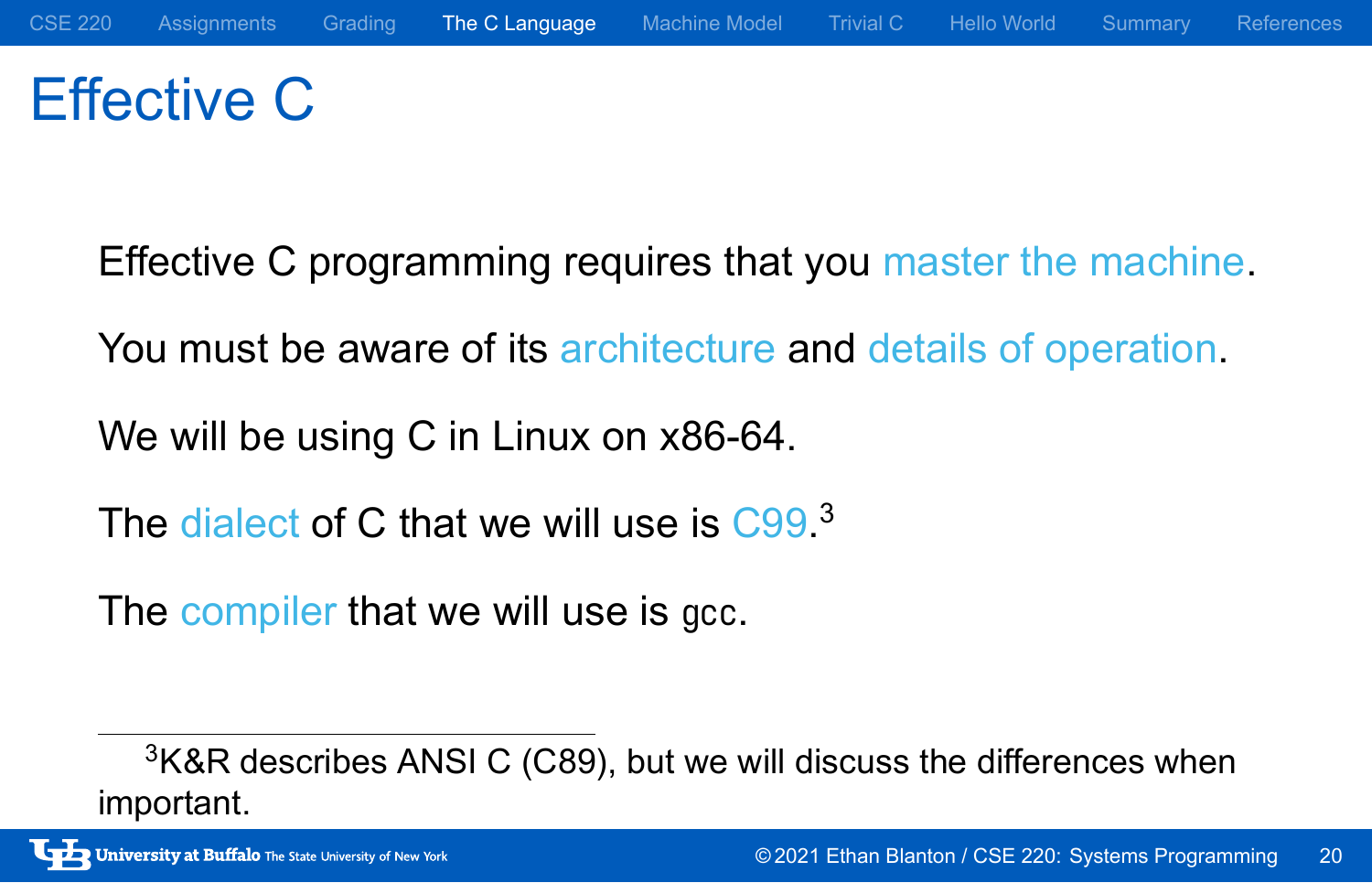### CSE 220 and C

That said, CSE 220 is not (only) about learning C.

CSE 220 teaches you systems concepts, and you will implement them in C.

We will not cover all details of C syntax.

We will cover key ideas and particularly important syntax.

#### You should consult:

- The C Programming Language (K&R)
- **Unix man pages**
- Given code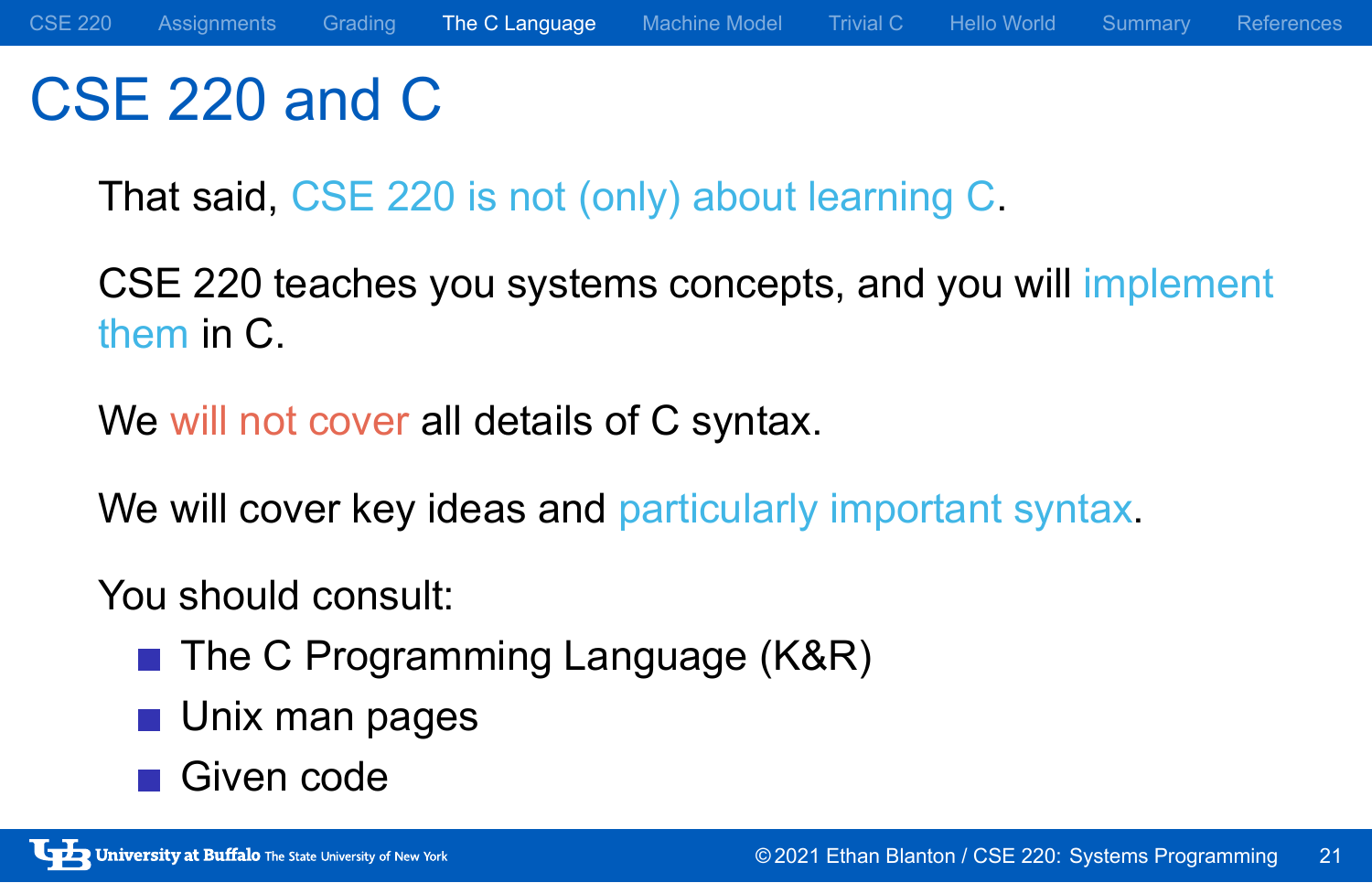### On Precision

In this course I will attempt to be precise, but must simplify some things.

Usually this is because the details:

- **a** are unnecessarily confusing, or
- require knowledge you are not expected to have.

If something here conflicts with the standard or the compiler, the standard or compiler wins.

I will try to mark imprecise statements with a pilcrow: ¶.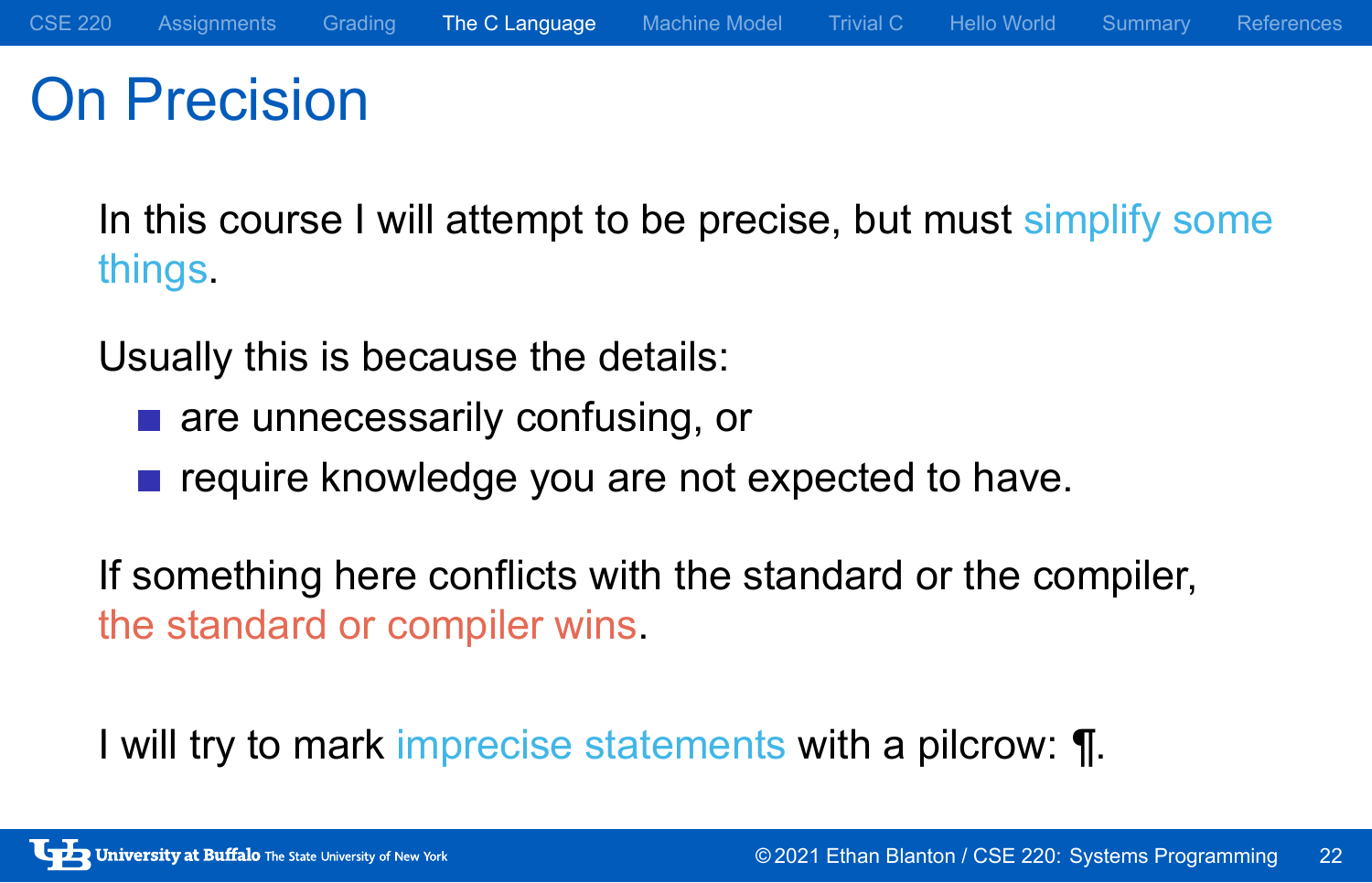### The Processor and Memory

The C language exposes a particular machine model.

CSE 220 Assignments Grading The C Language Machine Model Trivial C Hello World Summary References

Data is stored in memory at accessible addresses. If

The CPU manipulates data stored in memory.

Program code is executed as a series of instructions:

- **Also stored in memory**
- Though possibly not accessible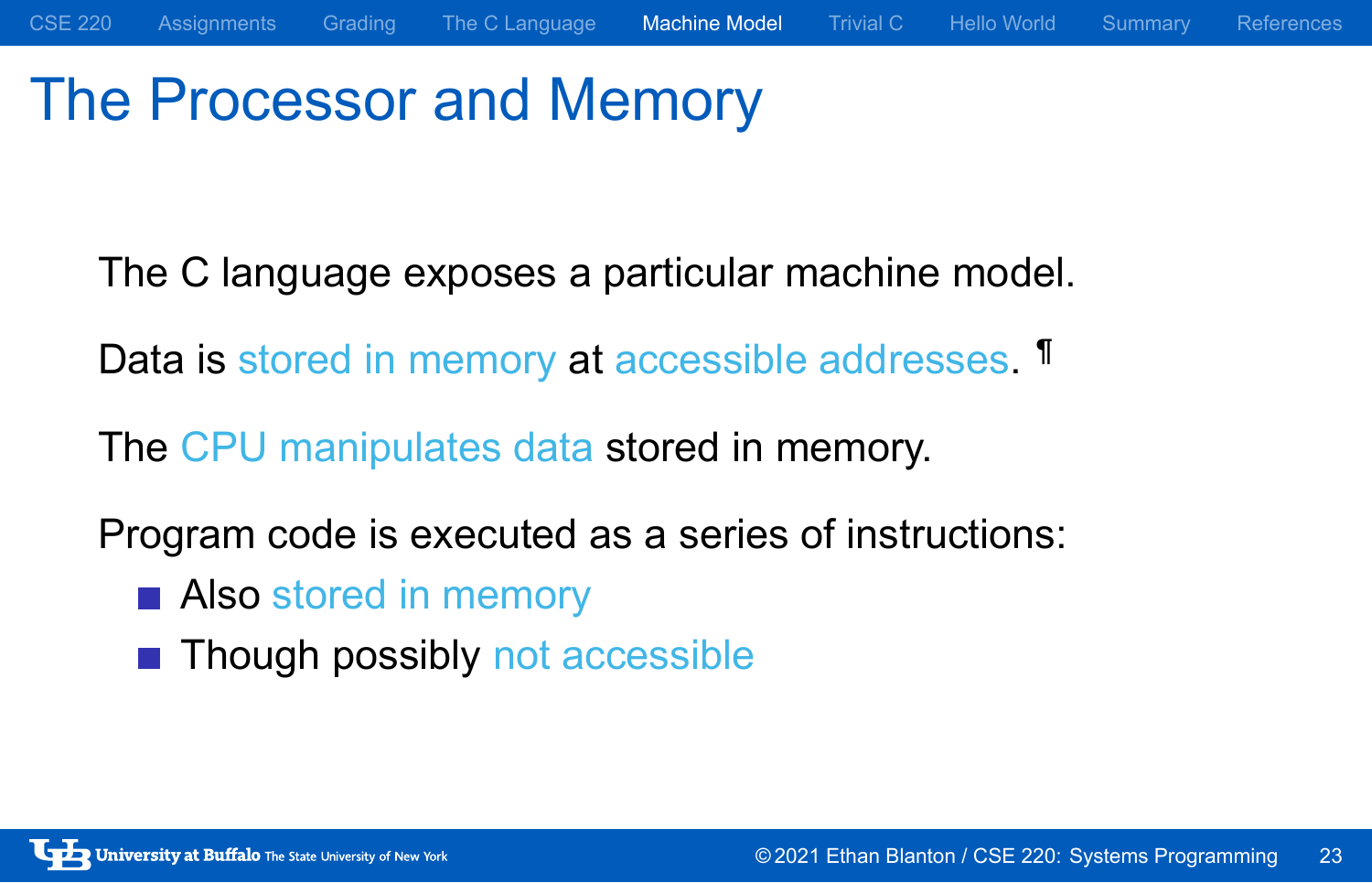### A Dedicated Computer

Most modern, multi-tasking OSes (including Unix) provide a particular model.

That model is that each process has its own dedicated machine.

Each process appears to have:

- A dedicated CPU
- Private, dedicated memory
- **Private input and output facilities**

That isn't strictly true, but it is approximated by the OS.

The OS provides mechanisms to share resources in this model.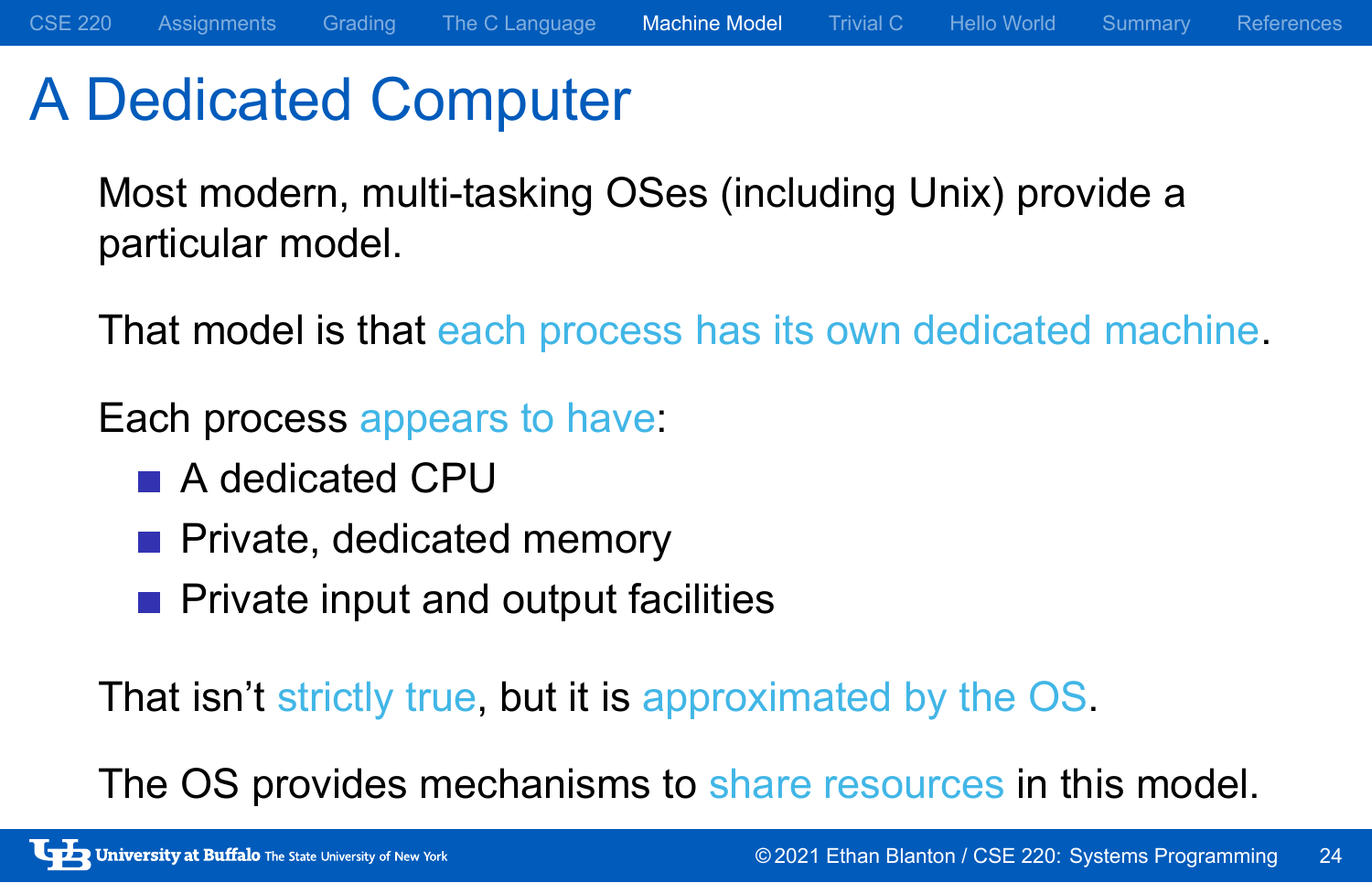# Programs as Instructions

C programs<sup>4</sup> are translated into machine instructions.

CSE 220 Assignments Grading The C Language Machine Model Trivial C Hello World Summary References

The computer executes these instructions in order. **T** 

Instructions are things like:

- Add two numbers together
- Compare a number to zero
- Store a number to a location in memory

As we will see, it's all numbers.

4 Indeed, all programs!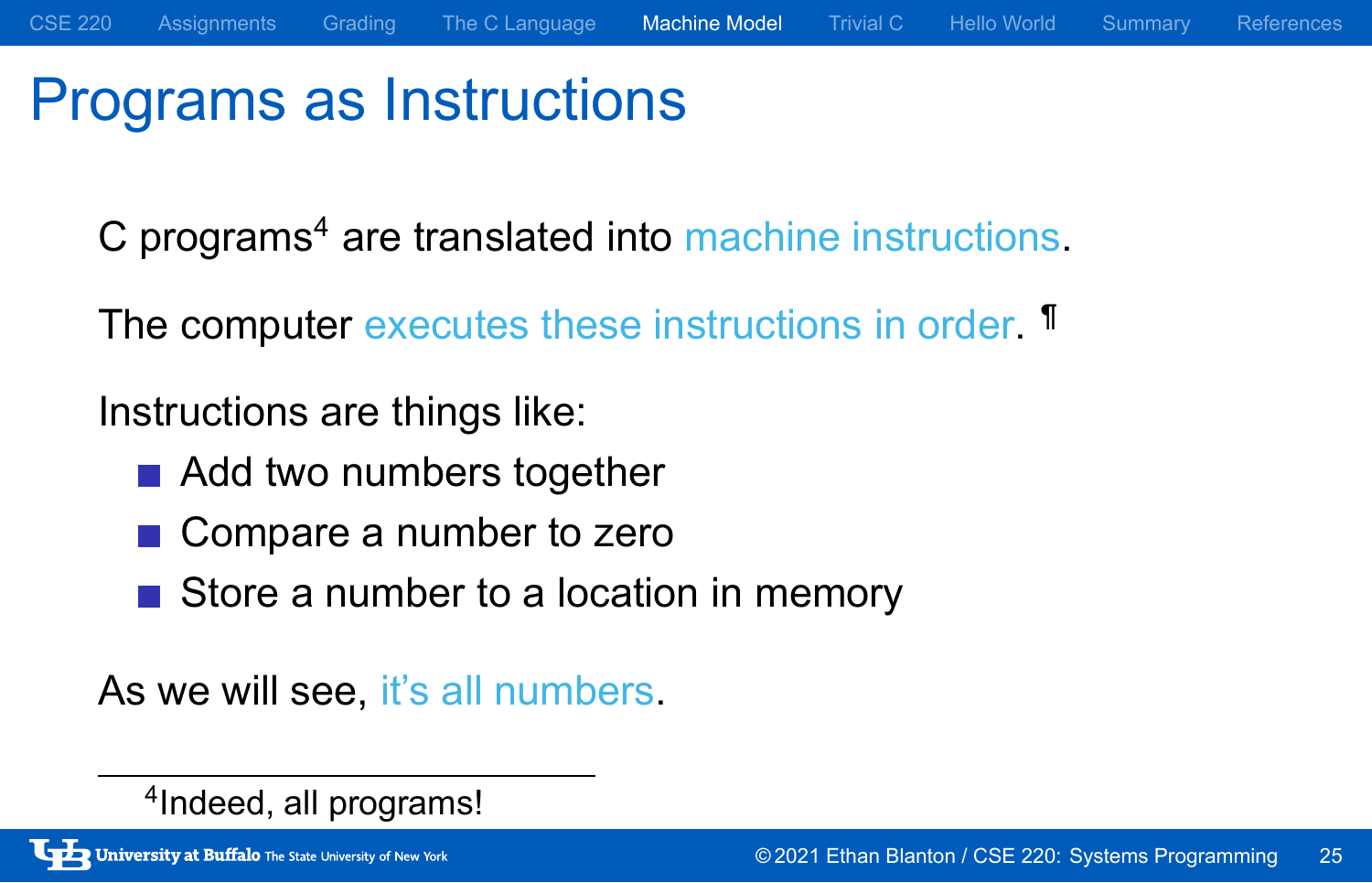### main()

Every C program starts with the function main(). <sup>¶</sup>

```
int main () {
    return 0;
}
```
Every C function:

- takes zero or more parameters
- $\blacksquare$  returns a single value

All arguments are pass-by-value, which means they are copies of whatever is passed to them.

C program statements end with a semicolon (;).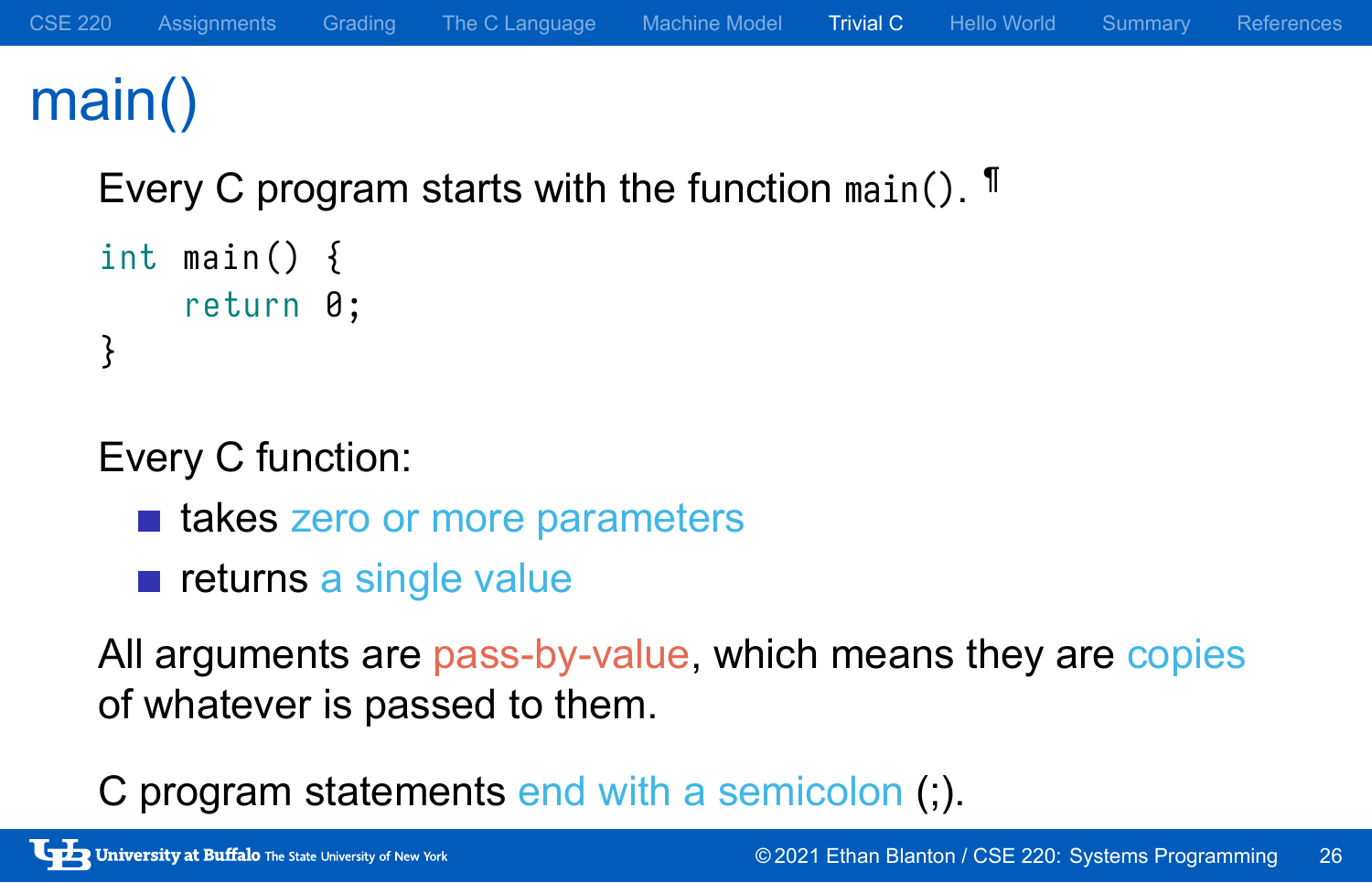# Program Arguments

The main() function is given two parameters:

int main (int argc, char \*argv[]) Return value Parameter list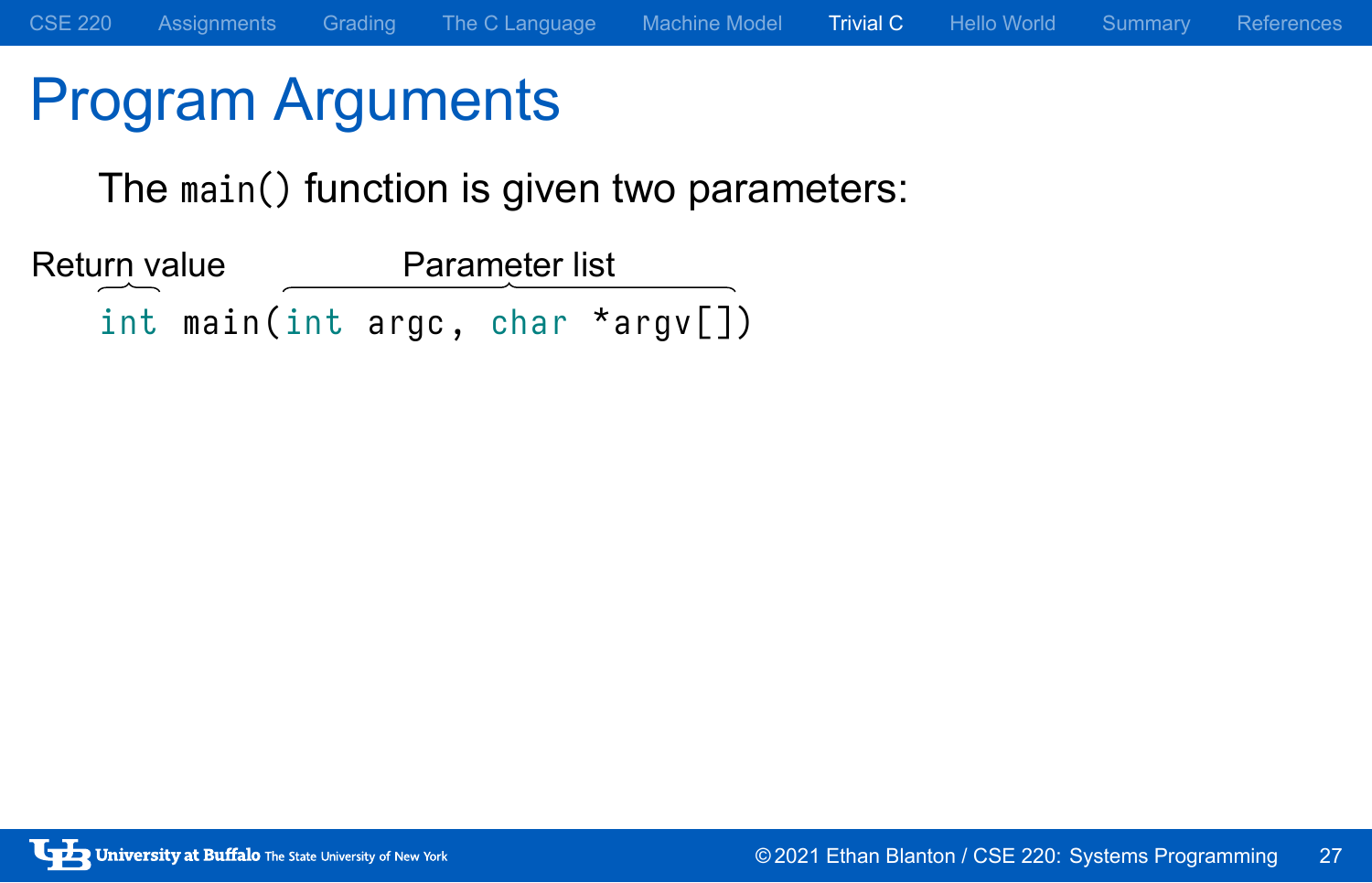# Program Arguments

The main() function is given two parameters:

```
int main (int argc, char *argv[])
        First parameter
```
The first is an integer containing the number of arguments passed to the program on the command line.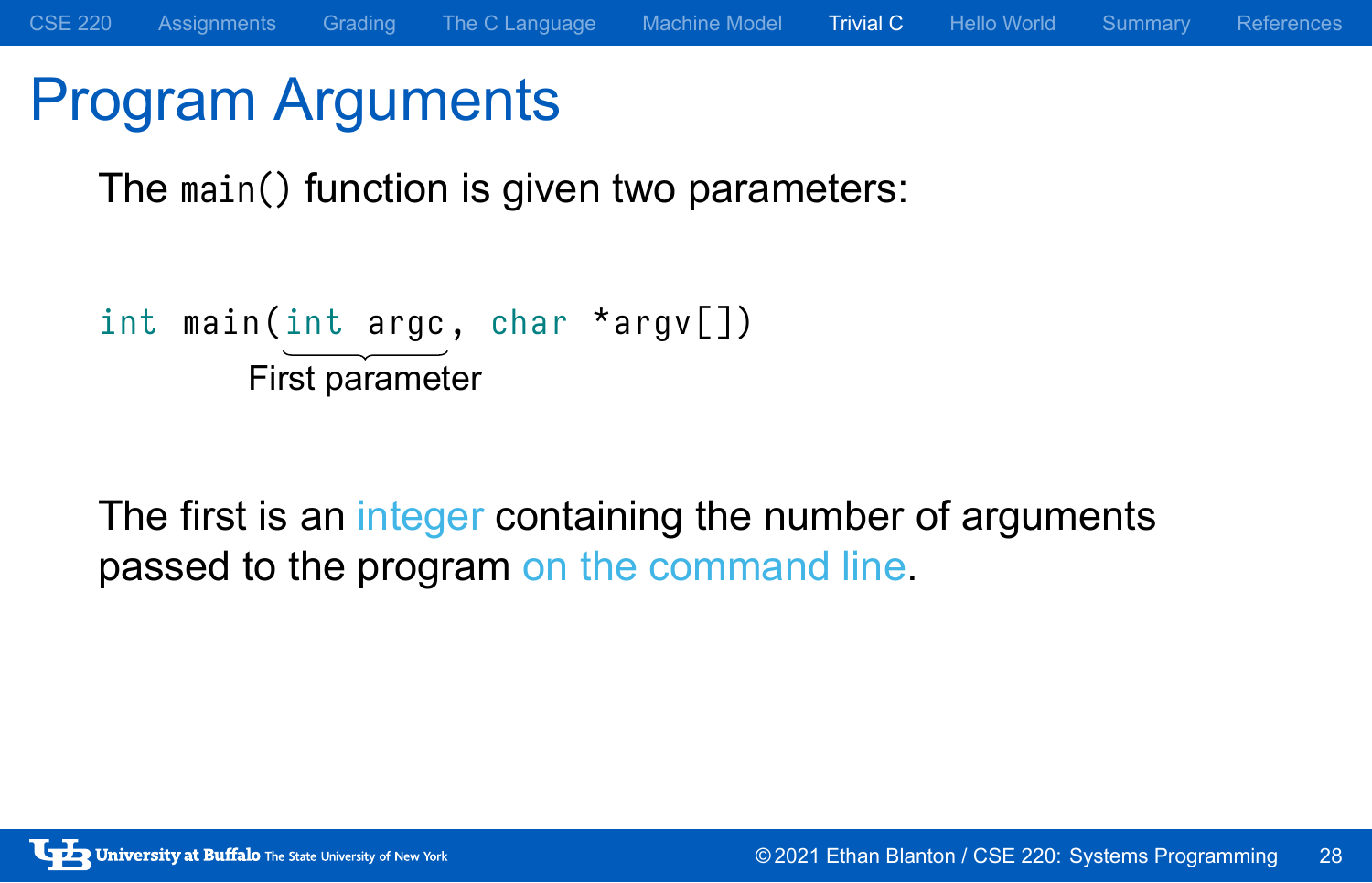### Program Arguments

The main() function is given two parameters:

```
int main (int argc, char *argv[])
                   Second parameter
```
The first is an integer containing the number of arguments passed to the program on the command line.

The second is the program arguments as an array of strings. (We will discuss strings and arrays more later.)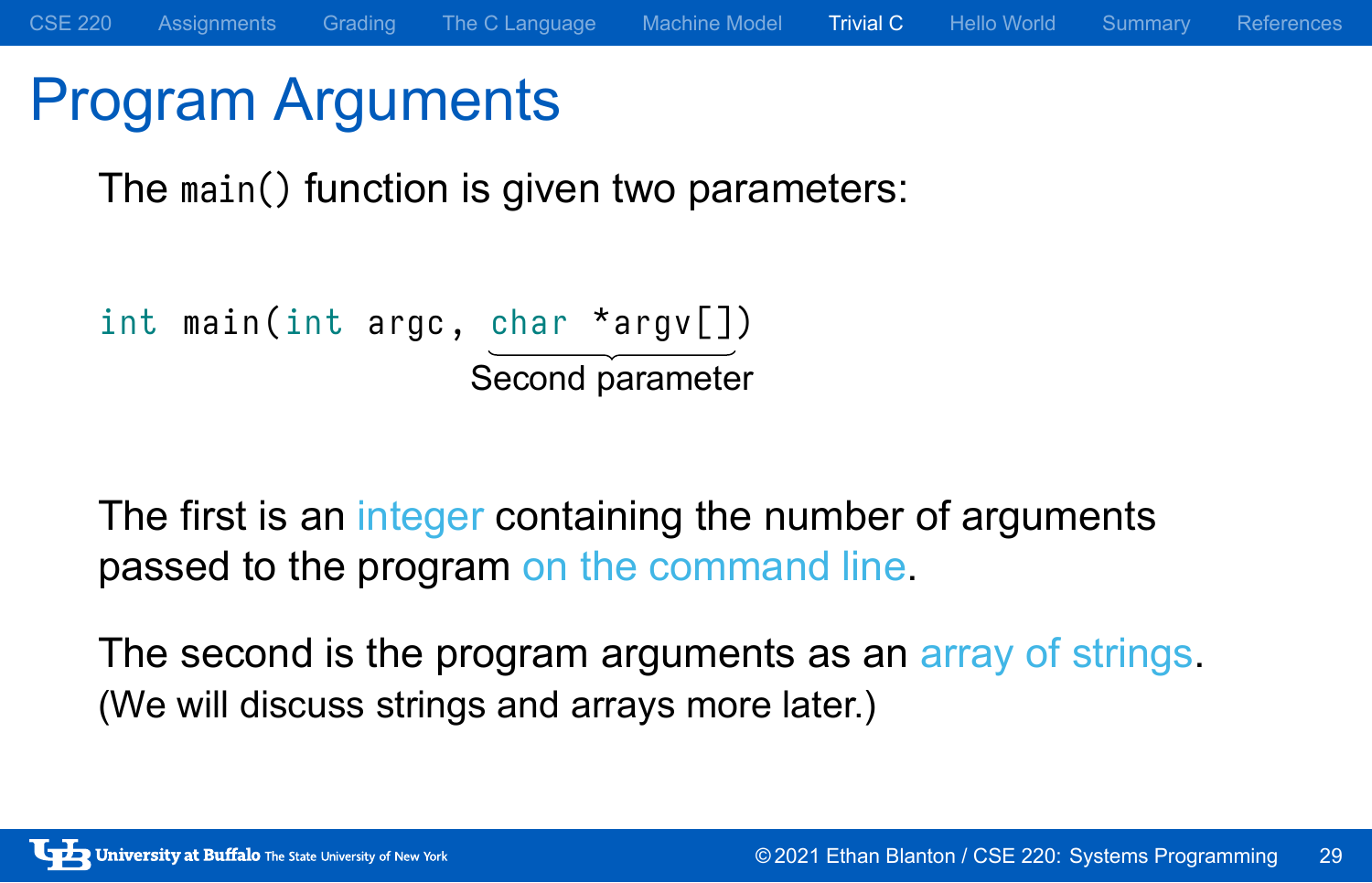### Program Arguments

The main() function is given two parameters:

```
int main(int argc, char *argv[])
        Type Name
```
The first is an integer containing the number of arguments passed to the program on the command line.

The second is the program arguments as an array of strings. (We will discuss strings and arrays more later.)

Each parameter has a type and a name.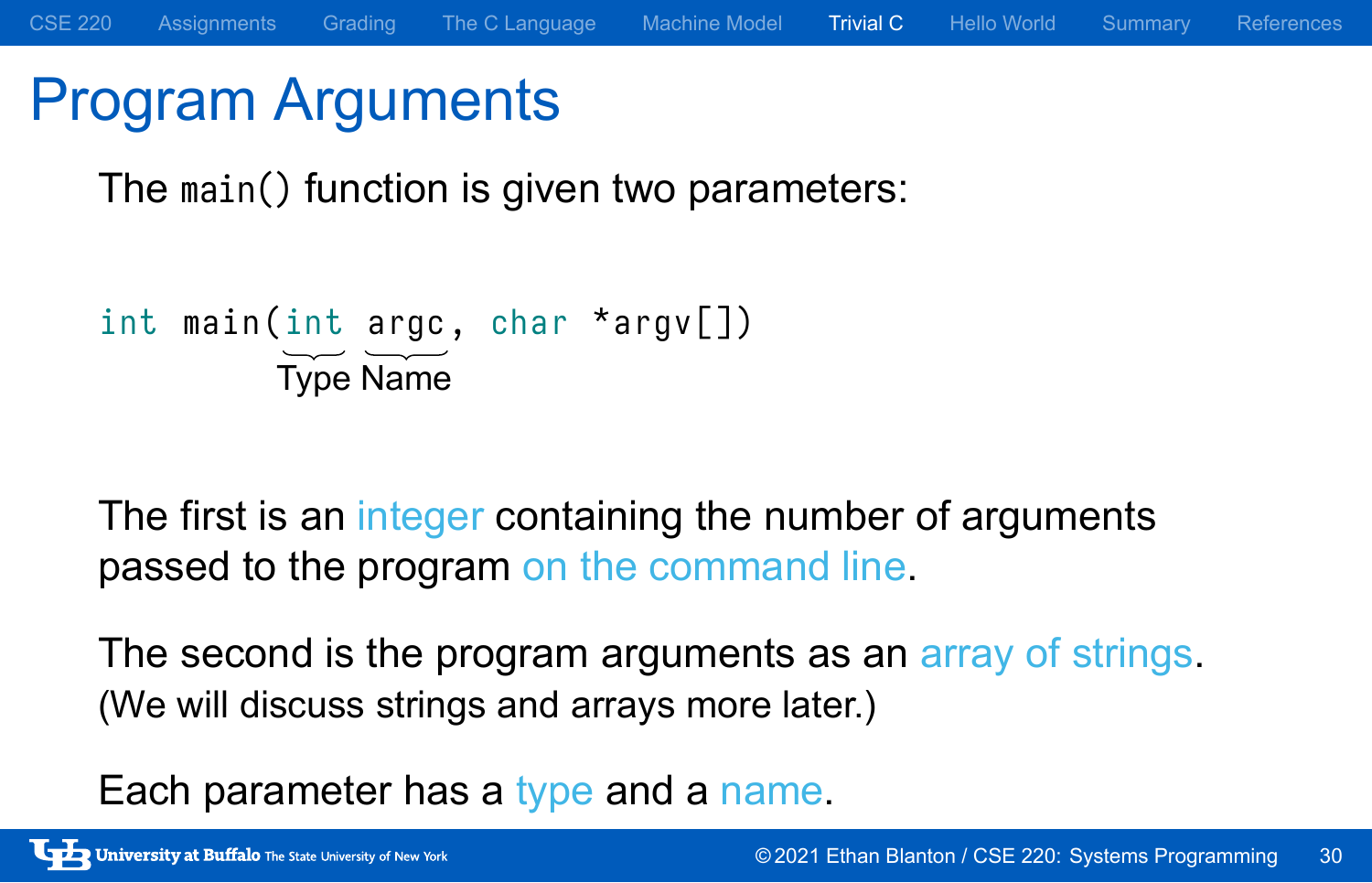### Aside on Slide Syntax

\$ gcc program.c -o program

The \$ indicates the terminal prompt.

- Please do not type this you will get an error!
- You should type everything that follows the \$

This is a good time to brush up on your Unix basics:

■ Quick tutorial:

https://www.digitalocean.com/community/tutorials/an-introduction-to-linux-basics

CSE 220 Assignments Grading The C Language Machine Model Trivial C Hello World Summary References

■ Comprehensive tutorial https://ryanstutorials.net/linuxtutorial/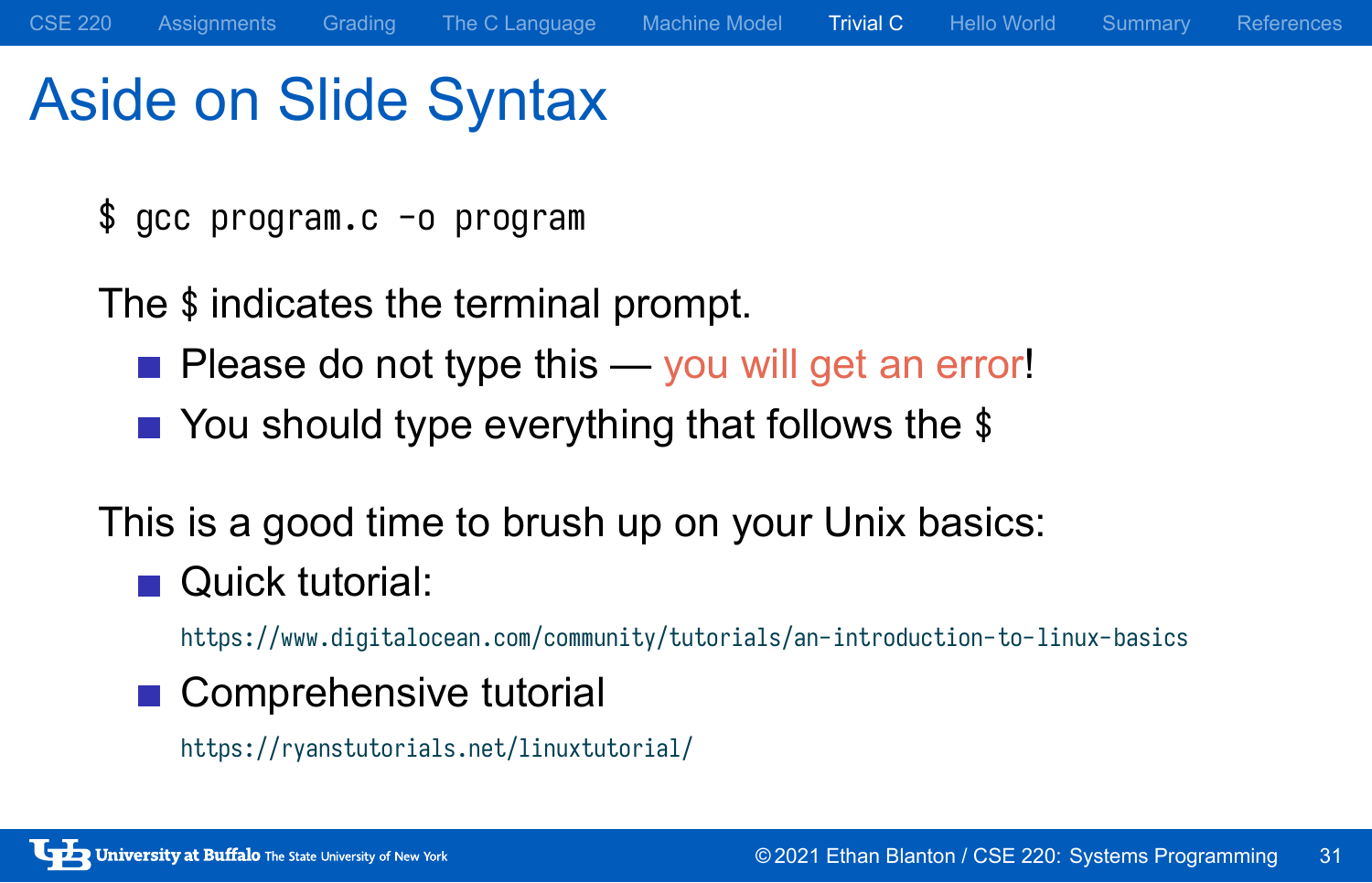# Compiling the Example

Assume that this code is in trivial.c:

```
int main () {
    return 0;
}
```
We can compile it into an executable as follows:<sup>5</sup> \$ gcc trivial.c

This will produce the file a.out, which is a native binary.

CSE 220 Assignments Grading The C Language Machine Model Trivial C Hello World Summary References

You can run the binary as follows:

 $$./a.out$ 

<sup>5</sup>K&R uses cc, which will also work.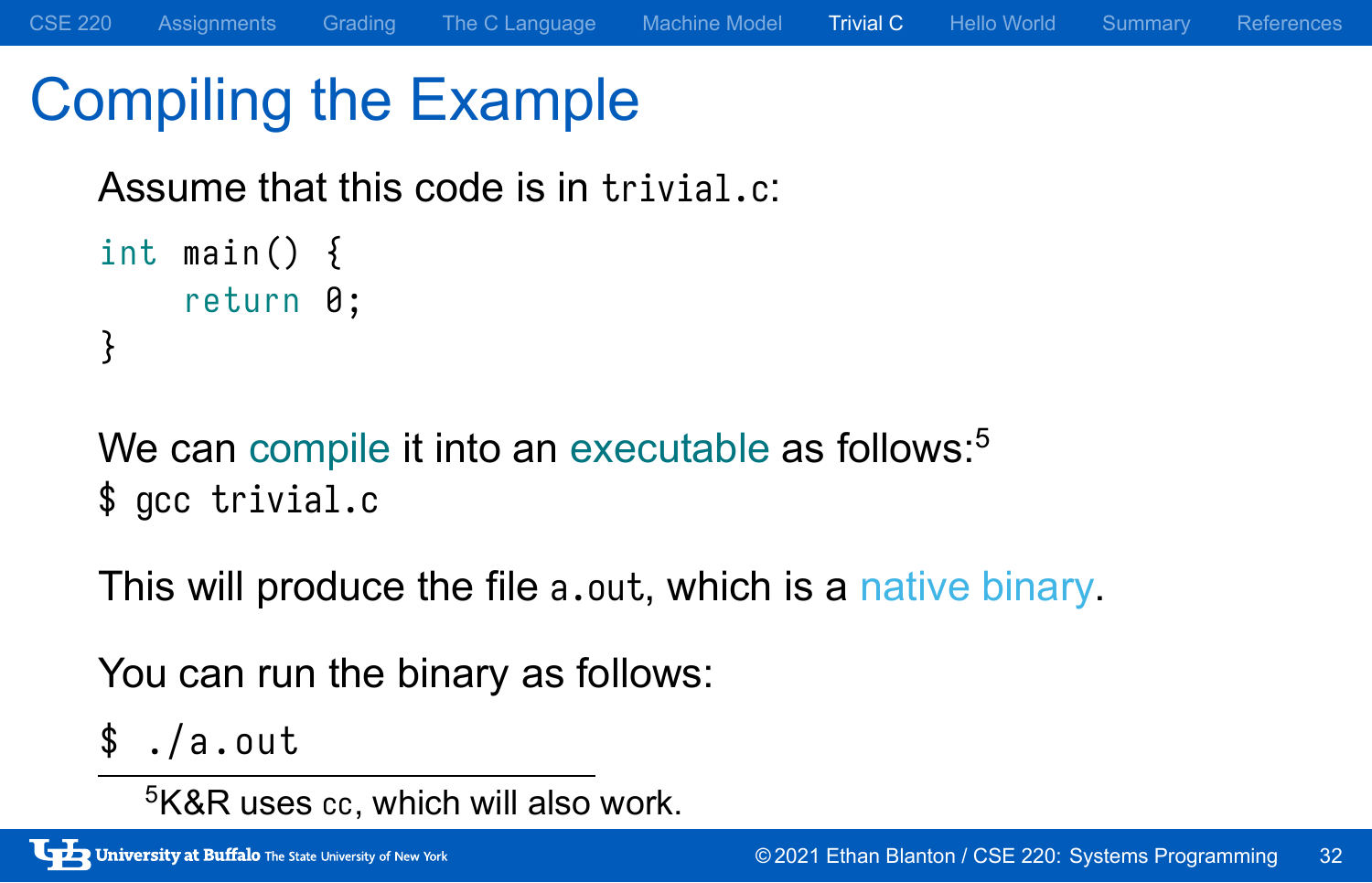# Developing Hello World

"Hello World" is a classic first program when learning a language.

CSE 220 Assignments Grading The C Language Machine Model Trivial C Hello World Summary References

We will develop a Hello World together.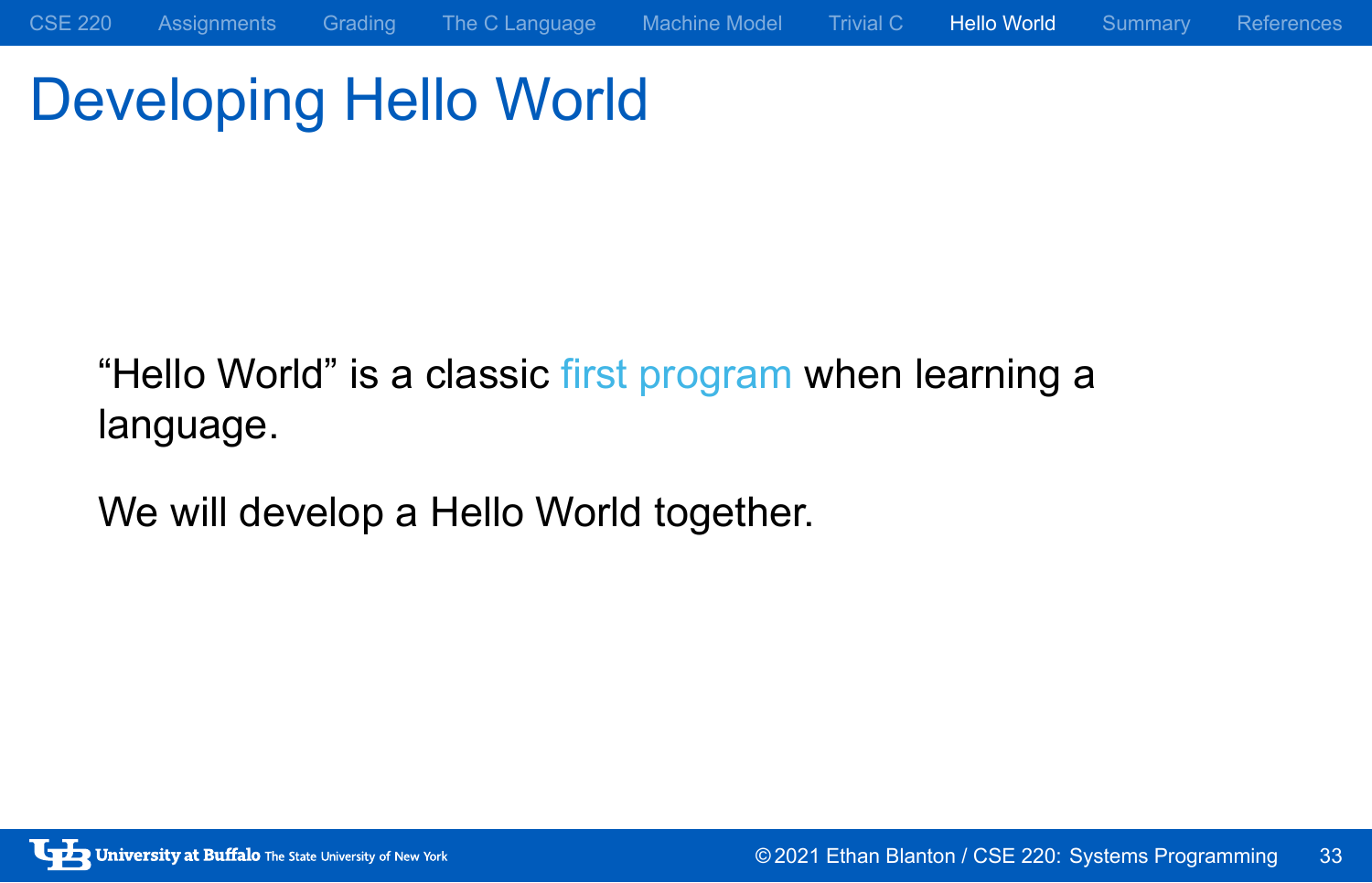### **Summary**

- C is a high level language used in systems programming.
- **Architectural details are important in C.**
- The C/POSIX model is:
	- A dedicated machine for each program
	- Sequential execution of program instructions
	- Data is stored in accessible, addressed memory
- We explored some trivial C programs.

*Remember your required readings!*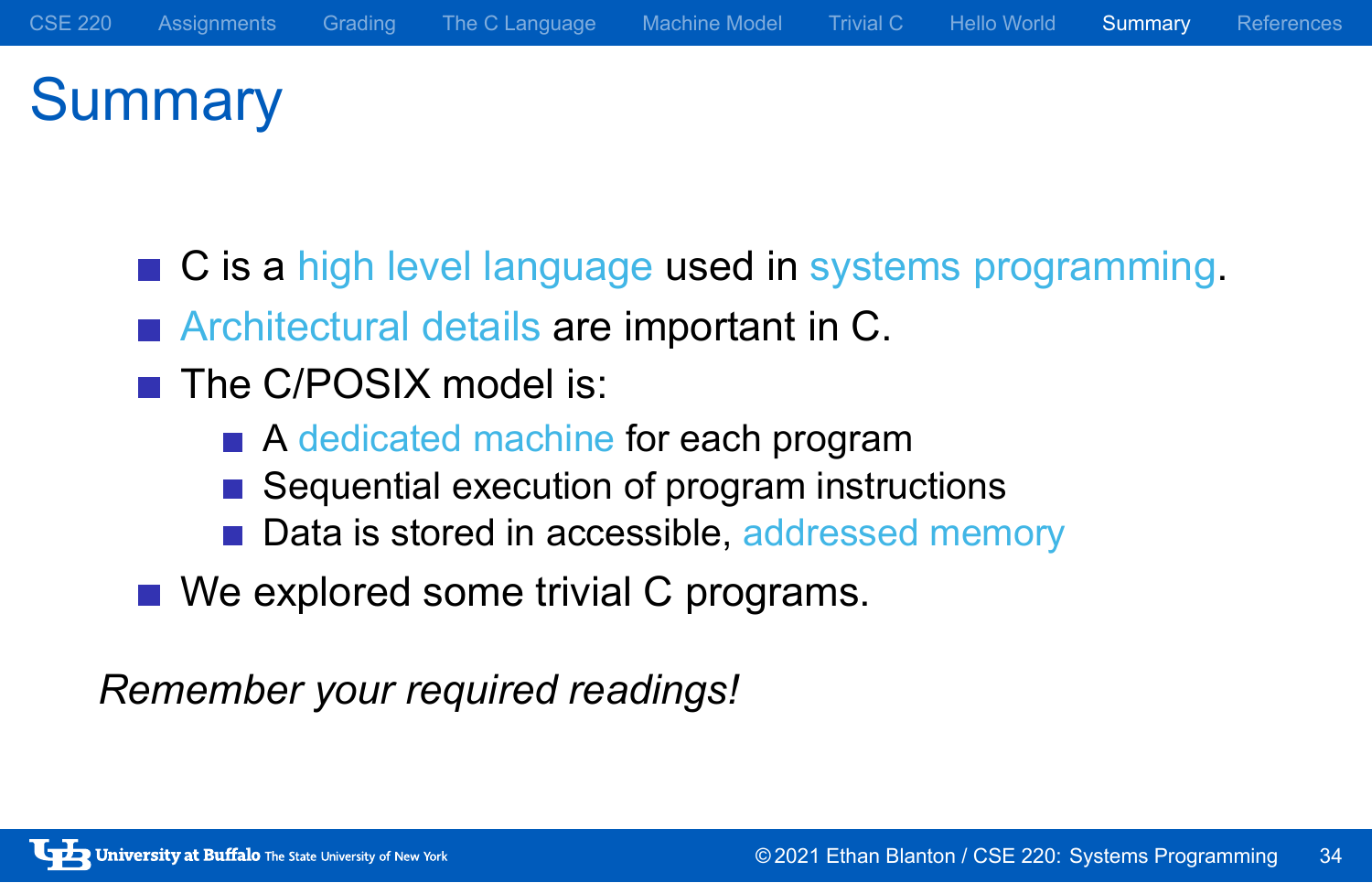Next Time …

- **More about types**
- **Nariable declaration and usage**
- C Strings
- **Looping**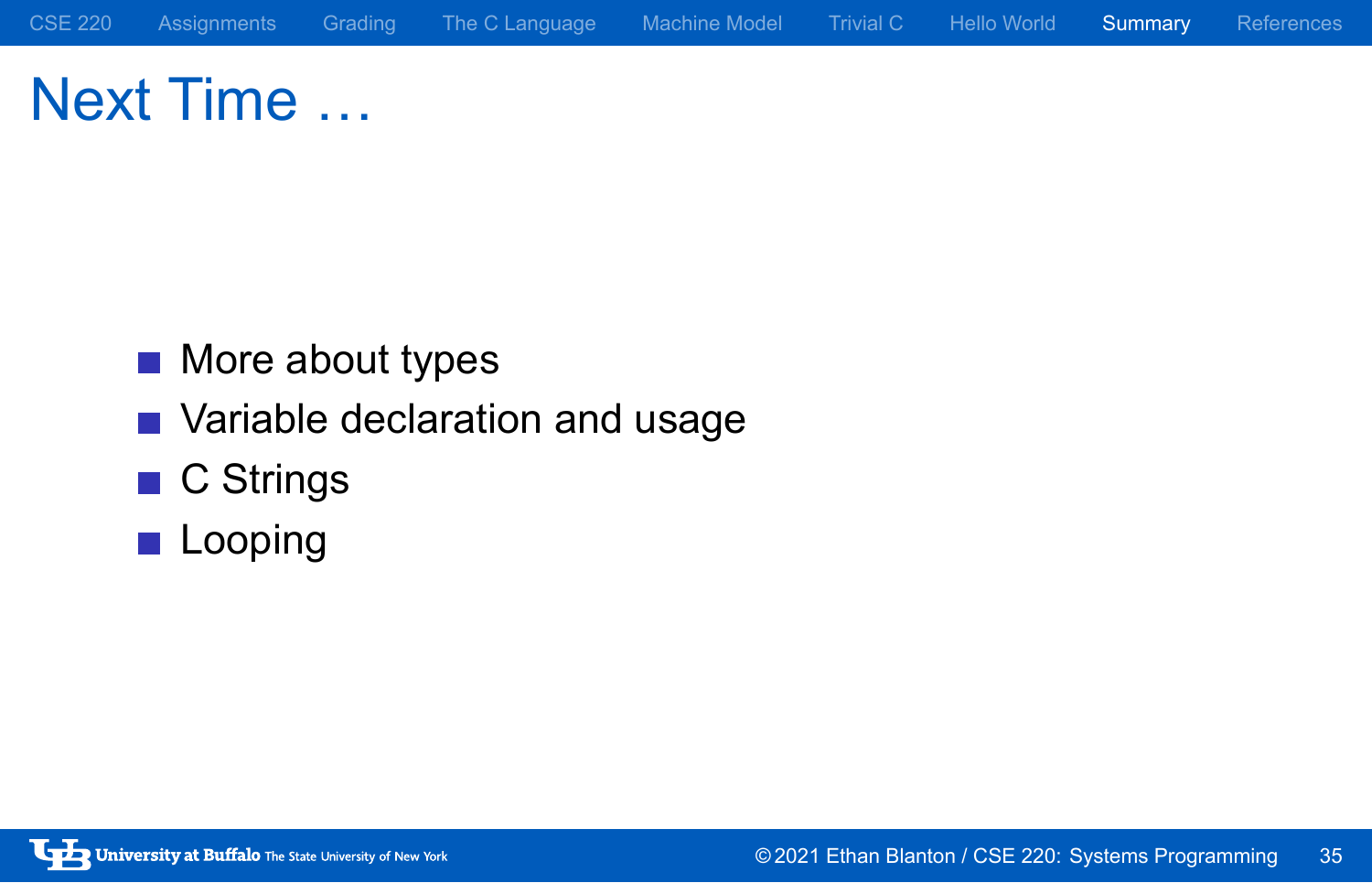# References I

### **Required Readings**

- [1] *Course Syllabus*. https://www.cse.buffalo.edu/~eblanton/course/cse220-2021-0s/materials/syllabus.pdf.
- [2] Brian W. Kernighan and Dennis M. Ritchie. *The C Programming Language*. Second Edition. Introduction, Chapter 1. Prentice Hall, 1988.